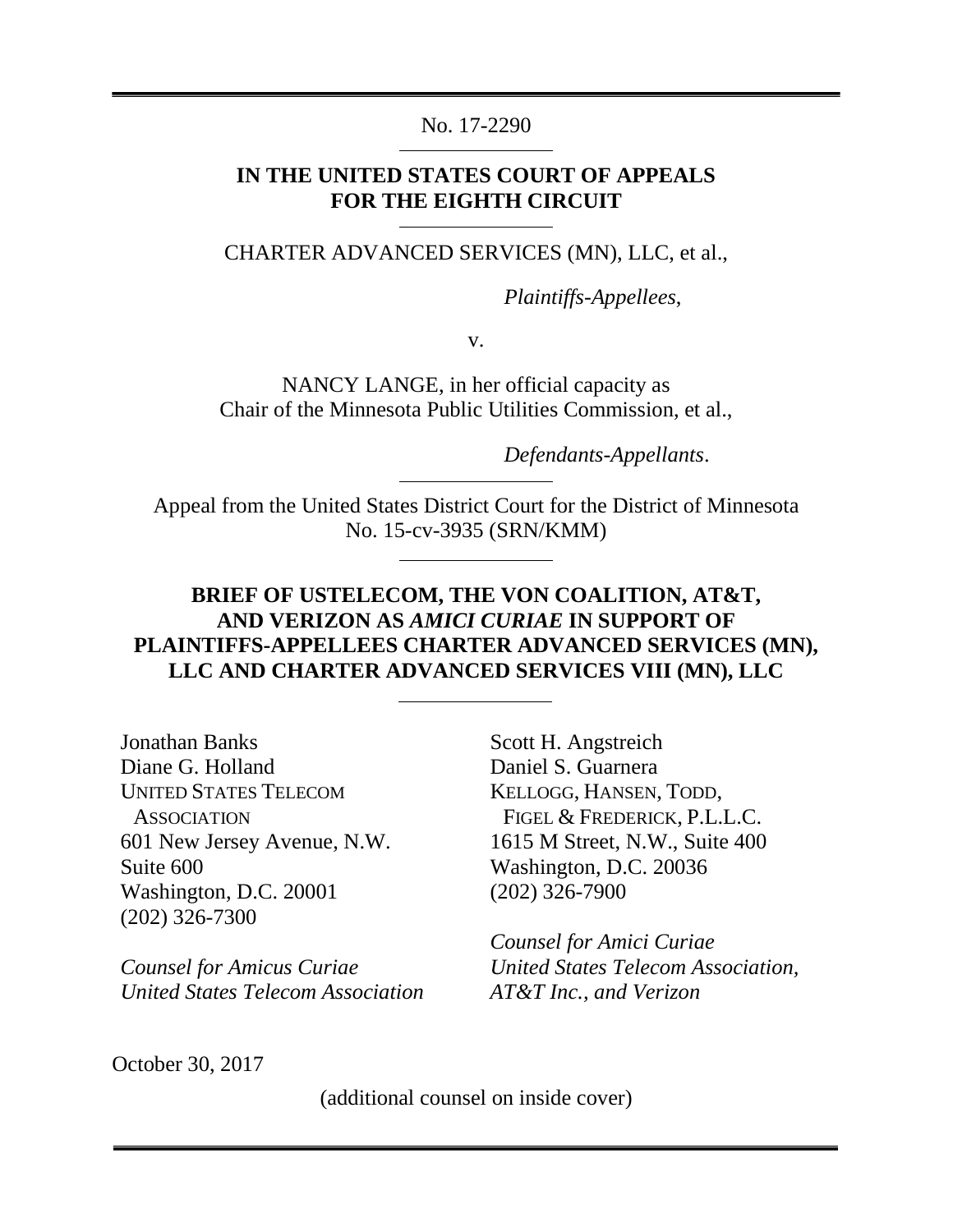Christopher M. Heimann Gary L. Phillips David L. Lawson AT&T SERVICES, INC. 1120 20th Street, N.W., Suite 1000 Washington, D.C. 20036 (202) 457-3055

*Counsel for Amicus Curiae AT&T Inc.*

Glenn S. Richards PILLSBURY WINTHROP SHAW PITTMAN LLP 1200 17th Street, N.W. Washington, D.C. 20036 (202) 663-8000

*Counsel for Amicus Curiae the Voice on the Net Coalition*

William H. Johnson Curtis L. Groves **VERIZON** 1300 I Street, N.W., Suite 500E Washington, D.C. 20005 (202) 515-2400

*Counsel for Amicus Curiae Verizon*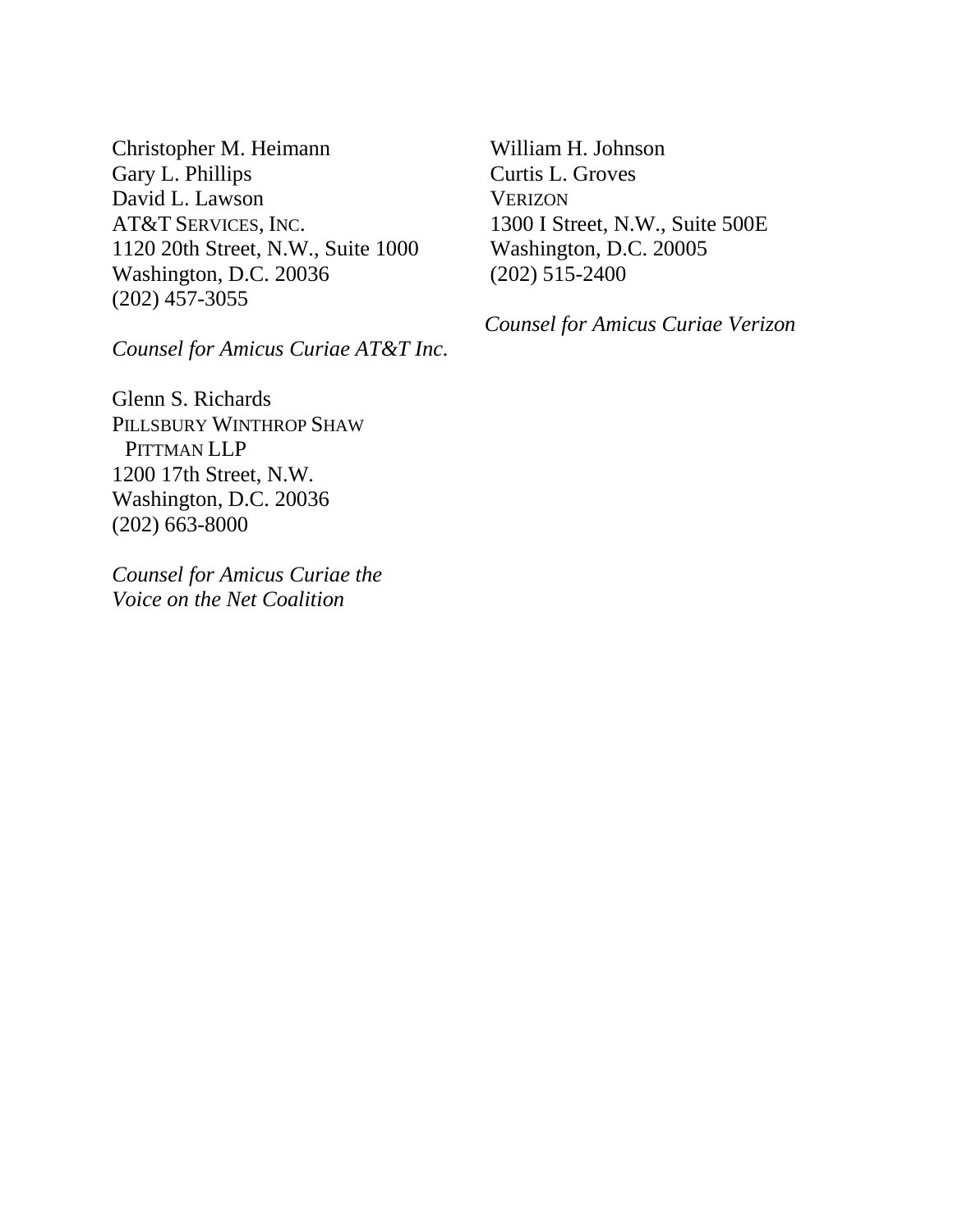### **CORPORATE DISCLOSURE STATEMENTS**

<span id="page-2-1"></span>In accordance with Federal Rule of Appellate Procedure 26.1 and Eighth Circuit Rule 26.1A, *amici curiae* USTelecom, the VON Coalition, AT&T, and Verizon submit the following corporate disclosure statements:

**United States Telecom Association** ("USTelecom") is a non-profit association of service providers and suppliers for the telecom industry.[\\*](#page-2-0) Its members provide broadband services, including retail broadband Internet access services, to millions of consumers and businesses across the country. USTelecom has no parent corporation, and no publicly held corporation owns 10 percent or more of its stock.

**The Voice on the Net Coalition, Inc.** ("VON Coalition") is a non-profit association of Voice-over-Internet-Protocol ("VoIP") providers. The VON Coalition has no parent corporation, and no publicly held corporation owns 10 percent or more of its stock.

**AT&T Inc.** ("AT&T") is a publicly traded corporation that, through its wholly owned affiliates, is principally engaged in the business of providing communications services and products (including Internet services) to the general public. AT&T has no parent company, and no publicly held corporation owns 10 percent or more of its stock.

<span id="page-2-0"></span> <sup>\*</sup> United States Telecom Association now does business as USTelecom – The Broadband Association.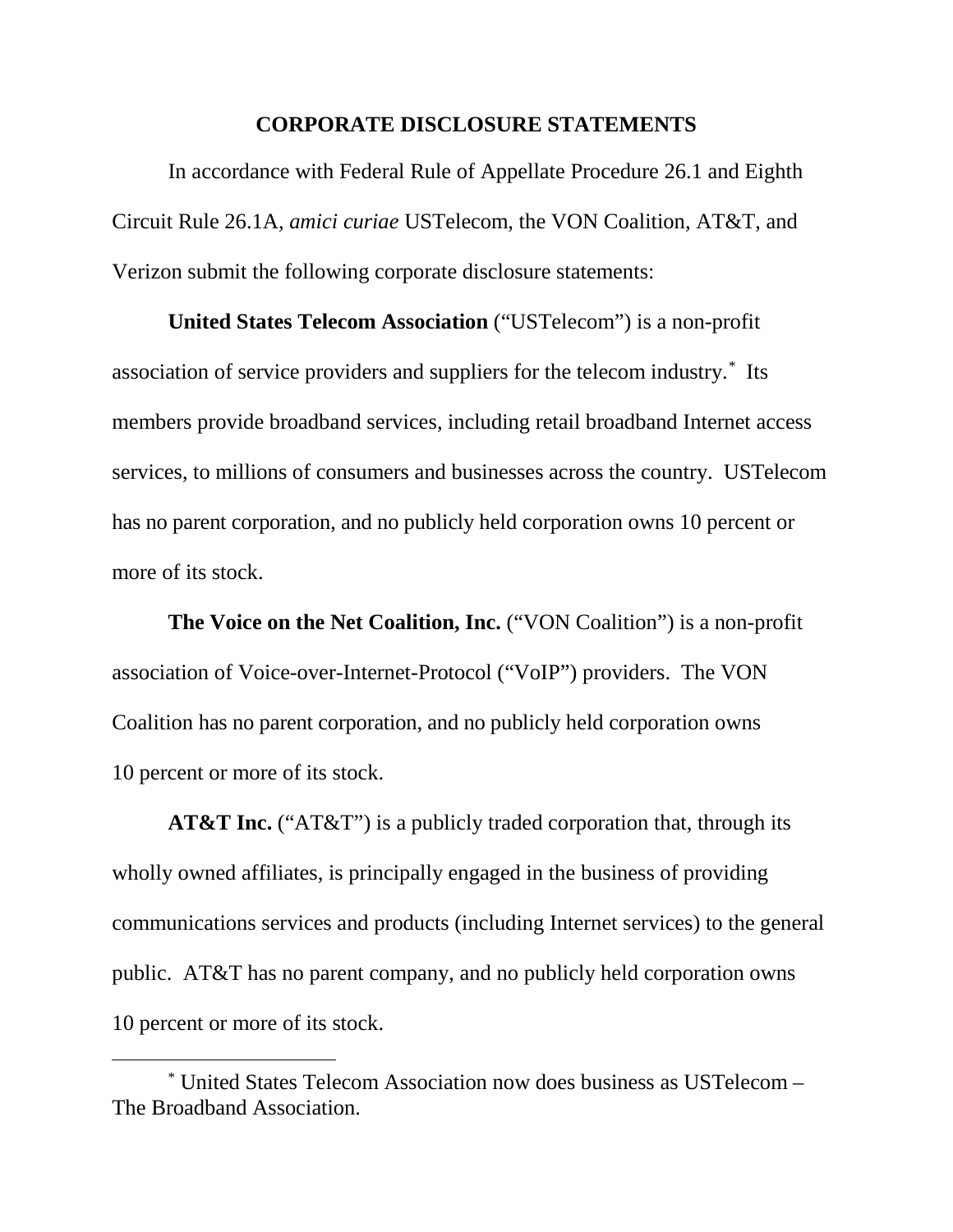The **Verizon** companies participating in this filing are various subsidiaries that provide retail VoIP (among other services) and are wholly owned, directly or indirectly, by Verizon Communications Inc. ("VCI"). VCI has no parent company, and no publicly held corporation owns 10 percent or more of VCI's stock.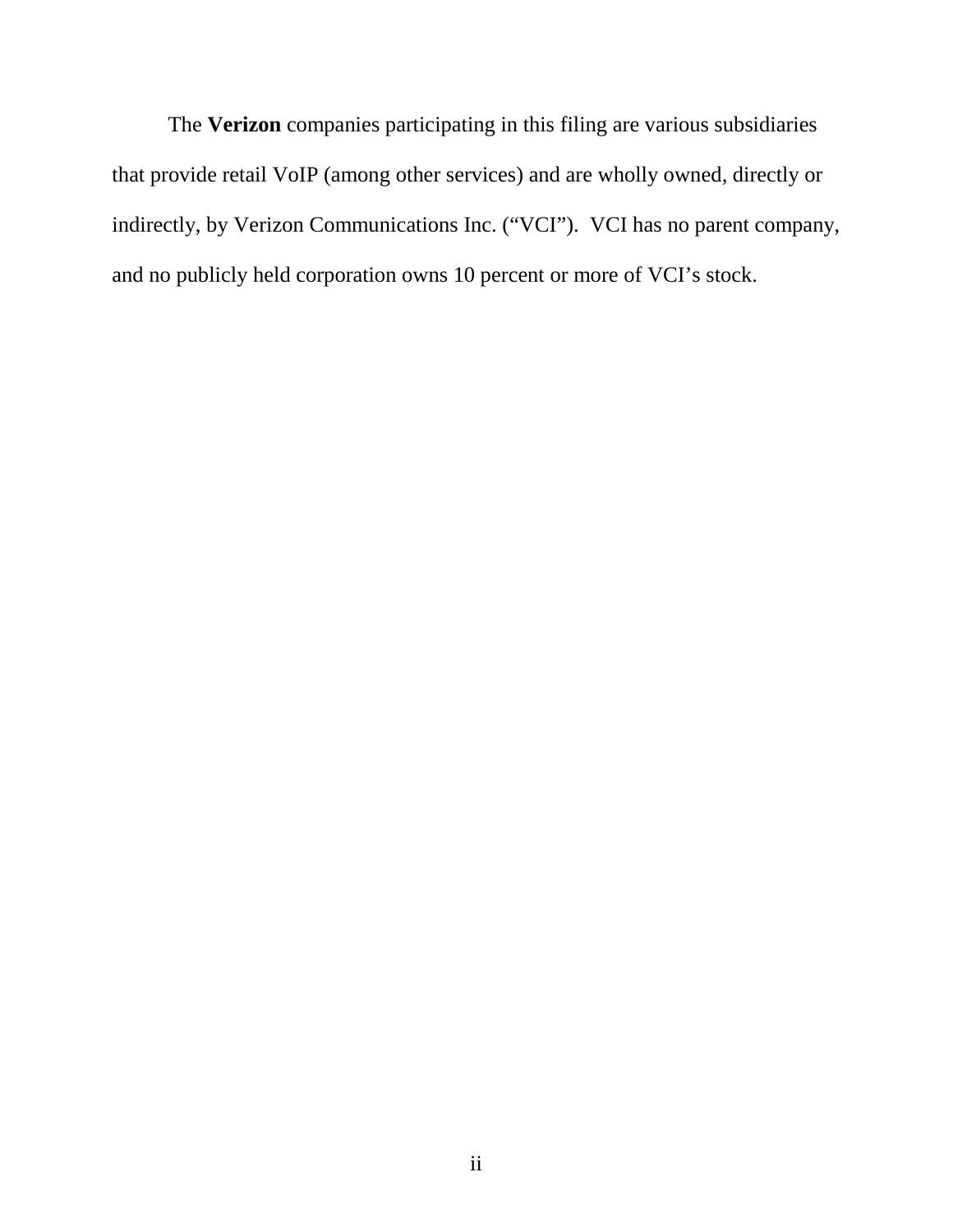# **TABLE OF CONTENTS**

| STATEMENT OF INTEREST AND AUTHORITY TO FILE1 |                 |                                                                                                 |  |  |
|----------------------------------------------|-----------------|-------------------------------------------------------------------------------------------------|--|--|
|                                              |                 |                                                                                                 |  |  |
|                                              |                 |                                                                                                 |  |  |
| $\mathbf{I}$ .                               |                 | <b>VOIP SERVICES ARE INFORMATION SERVICES</b><br>BECAUSE THEY OFFER NET PROTOCOL CONVERSION     |  |  |
|                                              | A.              | The District Court Correctly Applied the Net Protocol                                           |  |  |
|                                              | <b>B.</b>       | The MPUC and Its Amici Are Wrong To Claim That the                                              |  |  |
|                                              | $\mathcal{C}$ . | The MPUC Is Wrong To Claim That the Net Protocol                                                |  |  |
| $\Pi$ .                                      |                 | <b>CLASSIFYING VOIP SERVICES AS INFORMATION</b><br><b>SERVICES FURTHERS THE PURPOSES OF THE</b> |  |  |
|                                              |                 |                                                                                                 |  |  |
|                                              |                 | <b>CERTIFICATE OF COMPLIANCE</b>                                                                |  |  |

CERTIFICATE OF SERVICE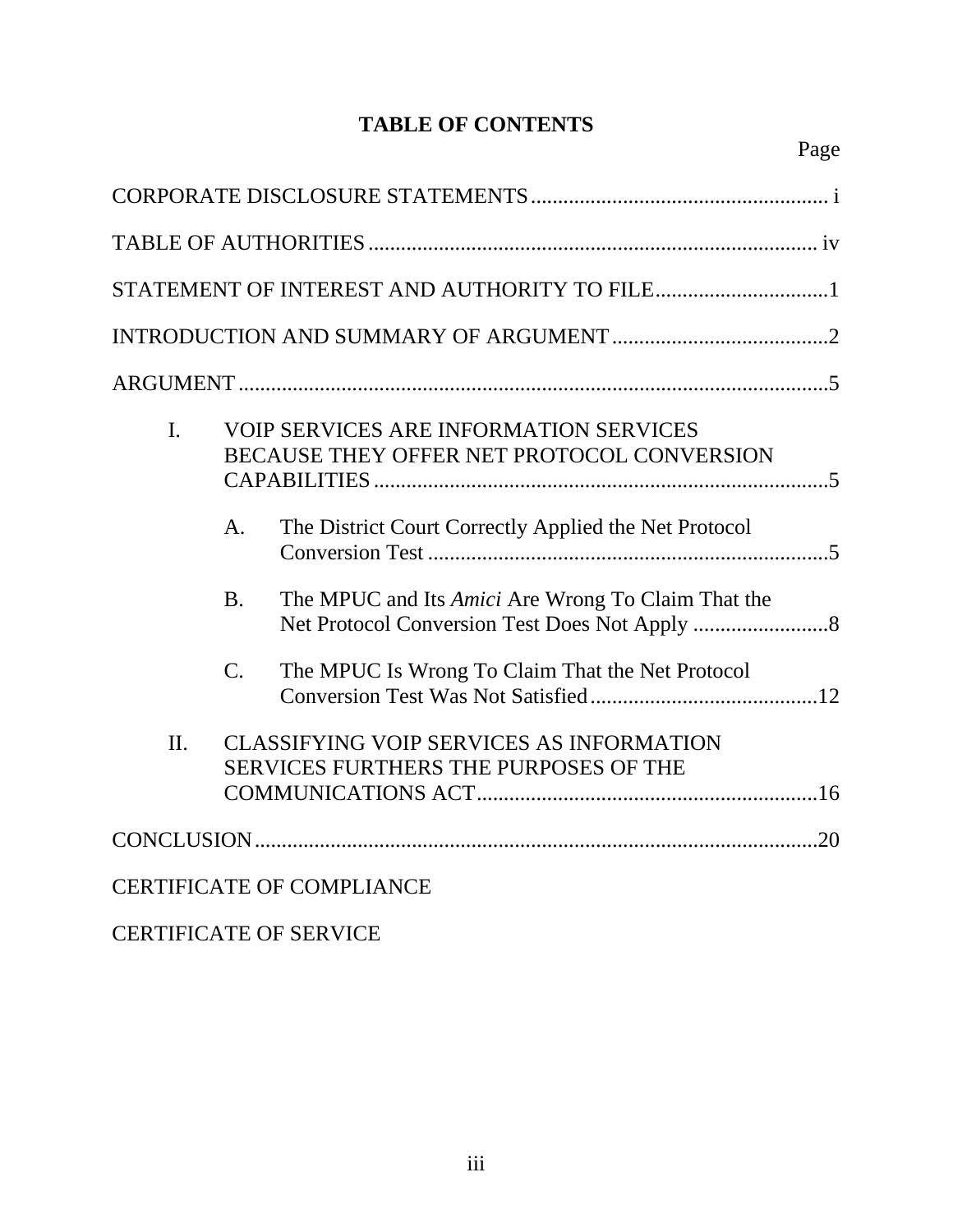# **TABLE OF AUTHORITIES**

<span id="page-5-0"></span>

| Page<br><b>CASES</b>                                                         |
|------------------------------------------------------------------------------|
| Global NAPs, Inc. v. Verizon New England Inc., 396 F.3d 16 (1st Cir. 2005)13 |
|                                                                              |
| Minnesota Pub. Utils. Comm'n v. FCC, 483 F.3d 570 (8th Cir. 2007)5, 9, 10    |
| National Ass'n of Reg. Util. Comm'rs v. FCC, 851 F.3d 1324                   |
| PAETEC Commc'ns, Inc. v. CommPartners, LLC, No. 08-Civ-0397 (JR),            |
| Southwestern Bell Tel., L.P. v. Missouri Pub. Serv. Comm'n, 461 F. Supp.     |
| Vonage Holdings Corp. v. Minnesota Pub. Utils. Comm'n:                       |
| 290 F. Supp. 2d 993 (D. Minn. 2003), aff'd, 394 F.3d 568                     |
|                                                                              |
| Vonage Holdings Corp. v. New York State Pub. Serv. Comm'n, No. 04 CIV.       |
|                                                                              |

# **STATUTES, REGULATIONS, AND RULES**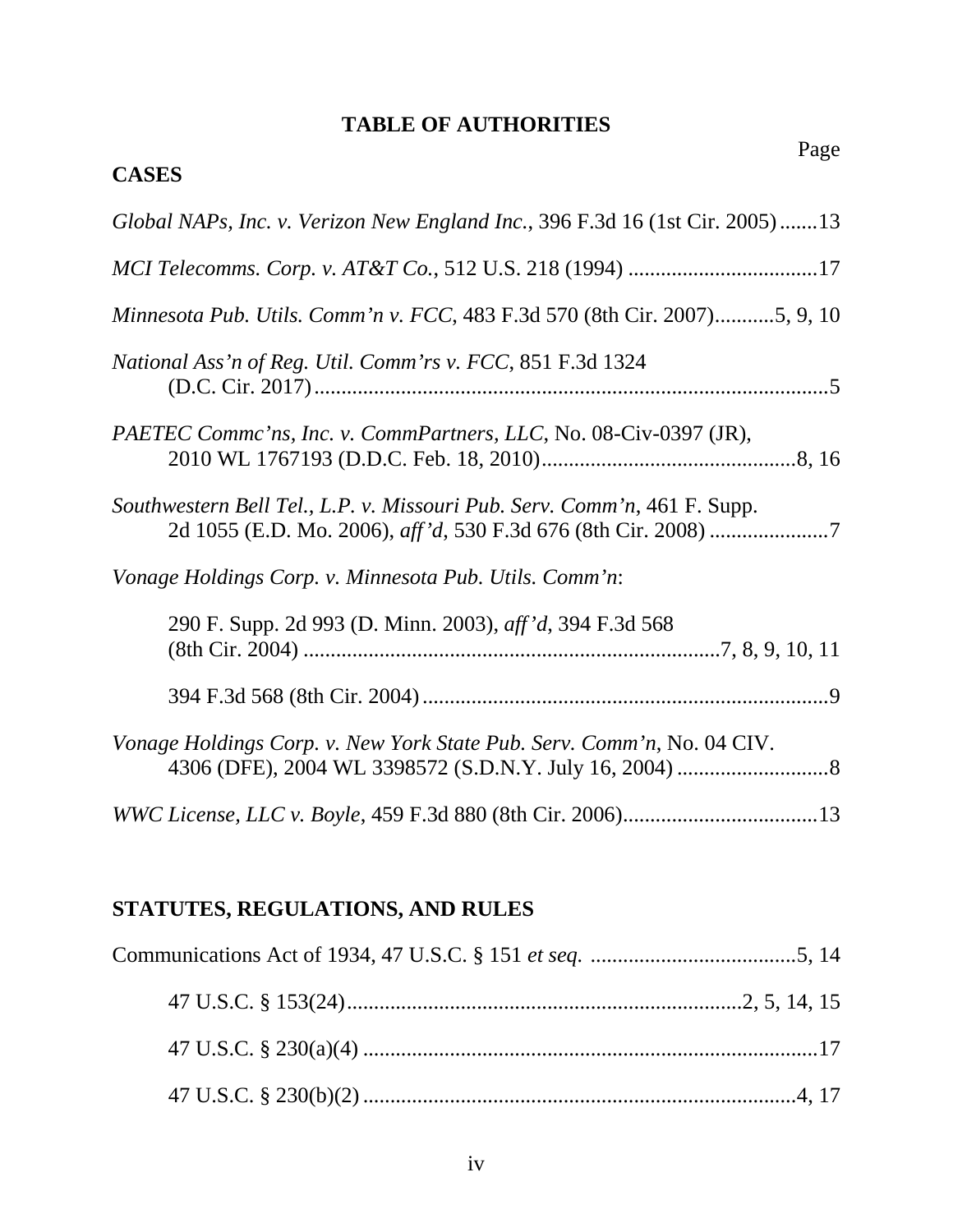| Fed. R. App. P.: |  |
|------------------|--|
|                  |  |
|                  |  |

# **ADMINISTRATIVE DECISIONS**

| Declaratory Ruling, Universal Service Contribution Methodology,             |
|-----------------------------------------------------------------------------|
| .20                                                                         |
| First Report and Order and Further Notice of Proposed Rulemaking,           |
| Implementation of the Non-Accounting Safeguards of Sections 271             |
| and 272 of the Communications Act of 1934, as amended,                      |
|                                                                             |
| First Report and Order and Notice of Proposed Rulemaking, <i>IP-Enabled</i> |
|                                                                             |
| Memorandum Opinion and Order, <i>Vonage Holdings Corporation Petition</i>   |
| for Declaratory Ruling Concerning an Order of the Minnesota                 |
| <i>Public Utilities Commission, 19 FCC Rcd 22404 (2004) 9, 10, 18, 19</i>   |
| Report and Order, <i>Ensuring Continuity of 911 Communications</i> ,        |
| 20                                                                          |
|                                                                             |
|                                                                             |
|                                                                             |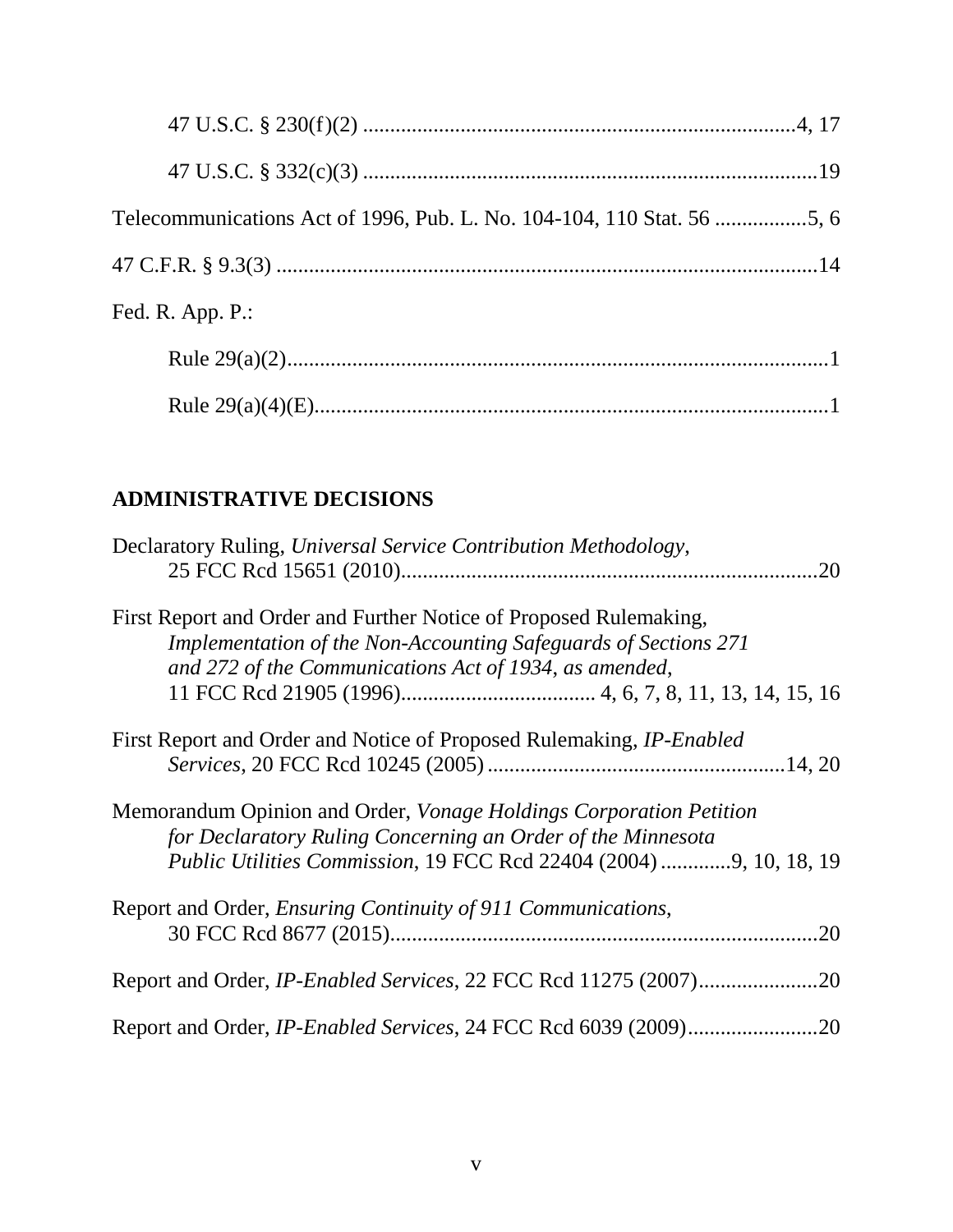| Report and Order, Declaratory Ruling, Order on Remand, and Notice of         |
|------------------------------------------------------------------------------|
| Proposed Rulemaking, Telephone Number Requirements for                       |
| IP-Enabled Services Providers, 22 FCC Rcd 19531 (2007)<br>.21                |
| Report and Order and Further Notice of Proposed Rulemaking,                  |
| Implementation of the Telecommunications Act of 1996:                        |
| Telecommunications Carriers' Use of Customer Proprietary Network             |
| Information and Other Customer Information, 22 FCC Rcd 6927                  |
| 20                                                                           |
| Report and Order and Notice of Proposed Rulemaking, Universal Service        |
| Contribution Methodology, 21 FCC Rcd 7518 (2006)11, 12, 20                   |
| Report and Order on Remand, Declaratory Ruling, and Order, <i>Protecting</i> |
| and Promoting the Open Internet, 30 FCC Rcd 5601 (2015), petitions           |
| for review denied, United States Telecom Ass'n v. FCC, 825 F.3d 674          |
| (D.C. Cir. 2016), petitions for cert. pending, Berninger v. FCC, Nos.        |
|                                                                              |

# **OTHER MATERIALS**

| Stephen J. Blumberg & Julian V. Luke, National Ctr. for Health Statistics, |    |
|----------------------------------------------------------------------------|----|
| U.S. Dep't of Health & Human Services, Wireless Substitution:              |    |
| Early Release of Estimates from the National Health Interview              |    |
| Survey, July-December 2016 (May 2017), https://www.cdc.gov/                |    |
|                                                                            |    |
| Industry Analysis & Tech. Div., Wireline Competition Bureau, FCC:          |    |
| Local Telephone Competition: Status as of June 30, 2010                    |    |
| (Mar. 2011), https://apps.fcc.gov/edocs_public/attachmatch/DOC-            |    |
|                                                                            | 19 |
| Voice Telephone Services: Status as of June 30, 2016 (Apr. 2017),          |    |
| https://apps.fcc.gov/edocs_public/attachmatch/DOC-344500A1.pdf18, 19       |    |
|                                                                            |    |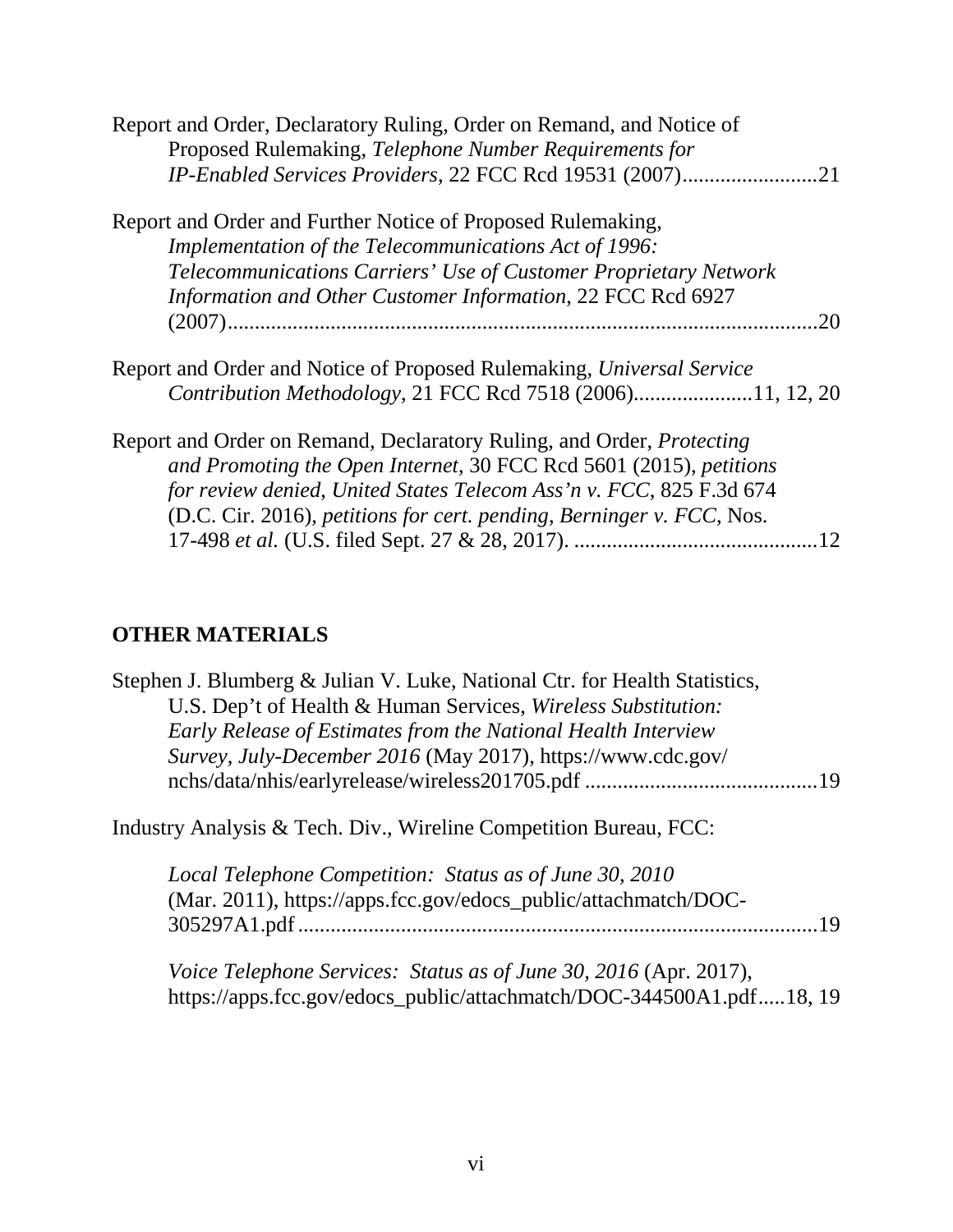### **STATEMENT OF INTEREST AND AUTHORITY TO FILE**

<span id="page-8-0"></span>AT&T, Verizon, the members of USTelecom, and the VON Coalition provide Voice-over-Internet-Protocol ("VoIP") service to customers nationwide, including customers in the States within this Circuit.<sup>[1](#page-8-1)</sup> The above-referenced *amici* have a substantial interest in the outcome of this appeal because it presents the first opportunity for a federal court of appeals to address a question that affects all VoIP providers and customers: Is VoIP an "information service" or a "telecommunications service" under federal law? The answer to that question has broad implications. Federal law preempts States from imposing common-carrier, public utility regulations on information services. If this Court affirms the district court's decision that VoIP is an information service — which is consistent with the decisions of the four other federal district courts that have confronted this issue the Federal Communications Commission ("FCC") will remain VoIP providers' primary regulator. If the Court instead adopts the position of the Minnesota Public Utilities Commission ("MPUC") that VoIP is a telecommunications service, VoIP providers may also become subject to the patchwork of regulations governing traditional local telephone service in more than 50 jurisdictions.

<span id="page-8-1"></span> <sup>1</sup> In accordance with Federal Rule of Appellate Procedure 29(a)(4)(E), *amici* affirm that no counsel for a party authored this brief in whole or in part and that no person other than *amici* or their counsel made a monetary contribution intended to fund this brief's preparation or submission. All parties have consented to the filing of this brief. *See* Fed. R. App. P. 29(a)(2).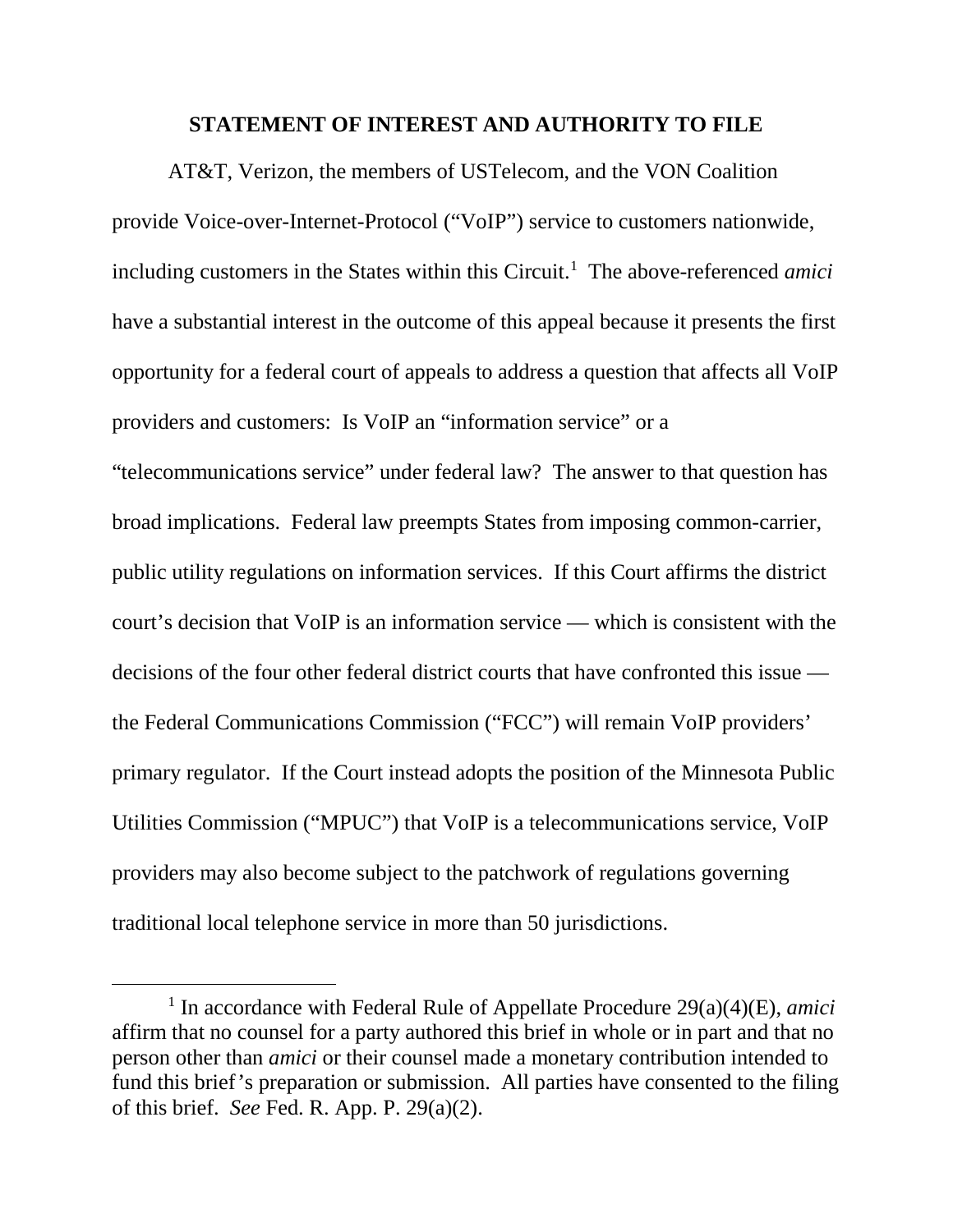### **INTRODUCTION AND SUMMARY OF ARGUMENT**

<span id="page-9-0"></span>Consistent with the decisions of the four other federal district courts that have confronted this issue, the district court below held that Charter's VoIP service — marketed as Spectrum Voice — is an information service under federal law. The district court further concluded that federal law therefore preempts the MPUC from subjecting Spectrum Voice to the same common-carrier, public utility state regulatory regime that applies to traditional telephone service providers because, as the MPUC concedes (at 26), States are preempted from imposing such regulations on information service providers.

Those decisions were correct. VoIP services are information services under federal law because they offer customers the capability to perform "net protocol conversions" and, thereby, "offer[] . . . a capability for . . . transforming [and] processing . . . information." 47 U.S.C. § 153(24). To enable its customers to call subscribers to traditional telephone services, a VoIP provider must convert the voice signals that enter its network in Internet Protocol ("IP") format so that they exit that network in Time Division Multiplexing ("TDM") format, which is used to transmit calls over the legacy telephone network (known as the public switched telephone network, or "PSTN"). The VoIP provider must then perform the same protocol conversion in reverse to allow its customers to receive calls from subscribers to TDM telephone services. It has been settled law for decades that a

2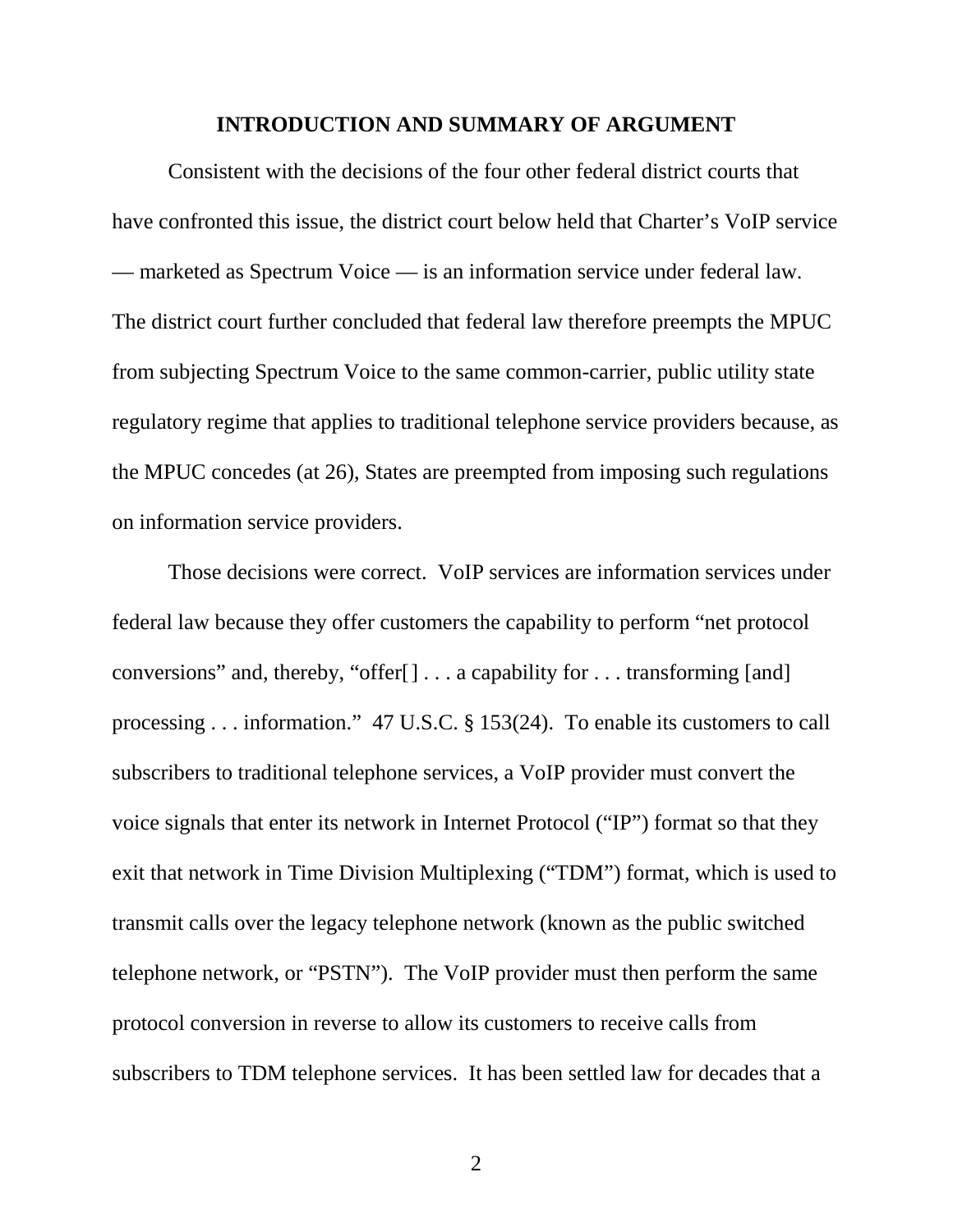service that offers the capability of a net protocol conversion such as this is an information service under federal law, and that information service providers cannot be regulated as common carriers.

As the FCC explains in its *amicus* brief, the MPUC and its *amici* are wrong to argue that the net protocol conversion test is no longer used to identify services that qualify as information services under federal law. In finding and upholding the preemption of Minnesota's regulation of Vonage Holding Corp.'s ("Vonage") VoIP service on the basis of inseverability, neither the FCC nor this Court abrogated the net protocol conversion test or called into question judicial determinations that VoIP services are information services under that test. Later FCC orders addressing universal service funding and the regulation of broadband Internet service providers are inapposite here, because those orders also did not present or resolve the question whether services offering the capability for net protocol conversions are information services.

The MPUC and its *amici* are also mistaken in arguing that the net protocol conversion test is not satisfied here. As Charter persuasively demonstrates, the contention that VoIP service does not involve a net protocol conversion is based on a legal error about where a VoIP provider's network begins. Their reliance on the fact that some VoIP calls — those between two customers of the same provider will not involve a net protocol conversion also misconceives the legal standard,

3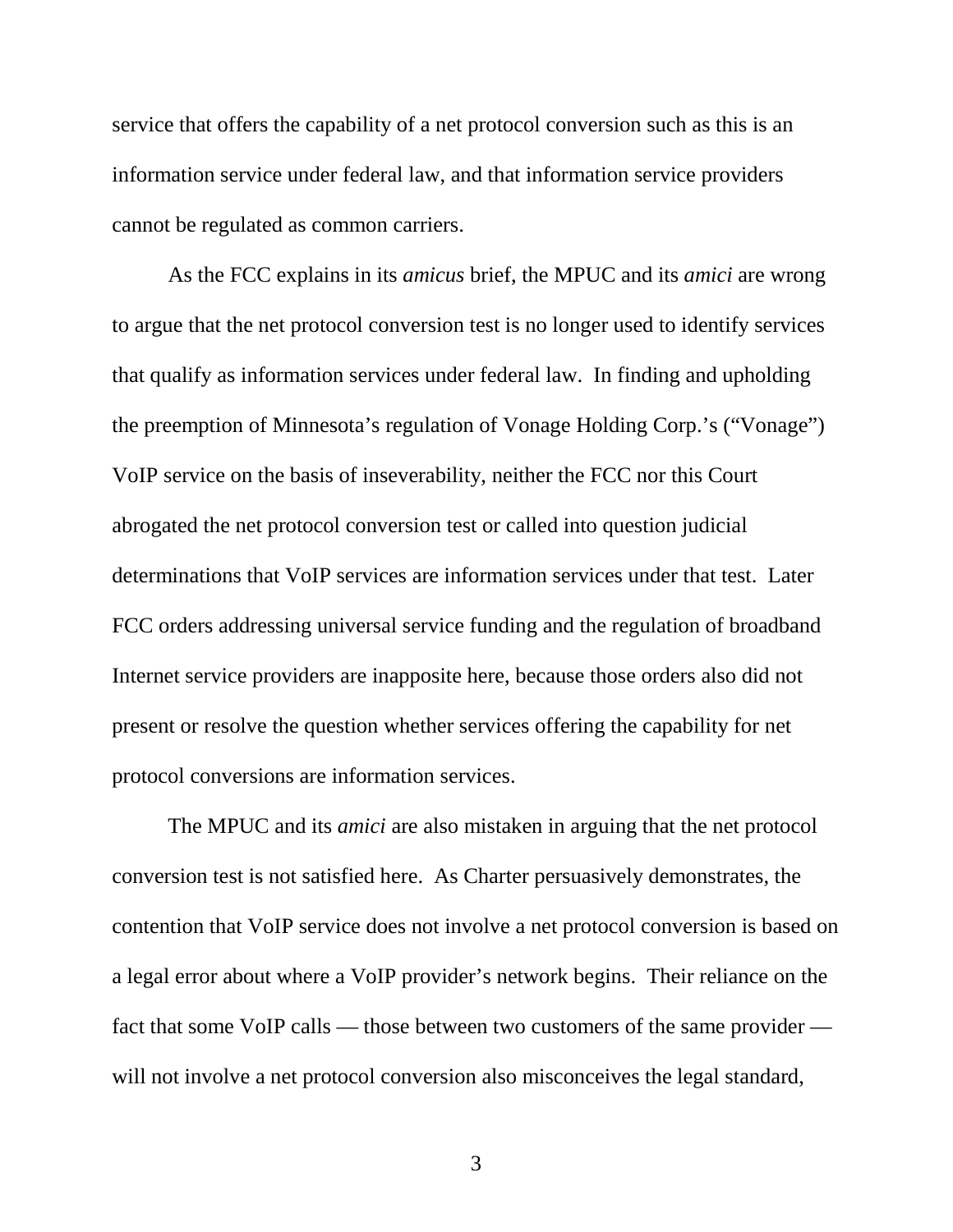which turns on the capabilities a service offers. Finally, the specific net protocol conversion at issue here, which occurs so that a VoIP provider can exchange calls with providers operating legacy TDM telephone networks, does not fall within any of the exceptions the FCC identified in its *Non-Accounting Safeguards Order*. [2](#page-11-0)

Finally, the MPUC and its *amici* are incorrect to suggest that classifying VoIP as an information service is bad public policy. Congress has expressly declared that "information service[s]" should remain "unfettered by . . . State regulation." 47 U.S.C. § 230(b)(2), (f)(2). Preemption of state common-carrier, public utility regulation does not give VoIP providers an unfair advantage in the marketplace, but instead puts VoIP providers on an equal footing with wireless providers and over-the-top or nomadic VoIP providers, both of which are exempt from such regulation. Nor does preemption of state regulation leave a regulatory gap that would harm VoIP customers. As the FCC explains in its *amicus* brief, even as that agency has declined to resolve the classification of VoIP, it has repeatedly held that VoIP providers remain obligated to comply with a robust array of statutory consumer protections, including 911 access, universal service contributions, and accommodations for subscribers with disabilities.

<span id="page-11-0"></span> <sup>2</sup> First Report and Order and Further Notice of Proposed Rulemaking, *Implementation of the Non-Accounting Safeguards of Sections 271 and 272 of the Communications Act of 1934*, *as amended*, 11 FCC Rcd 21905 (1996) ("*Non-Accounting Safeguards Order*").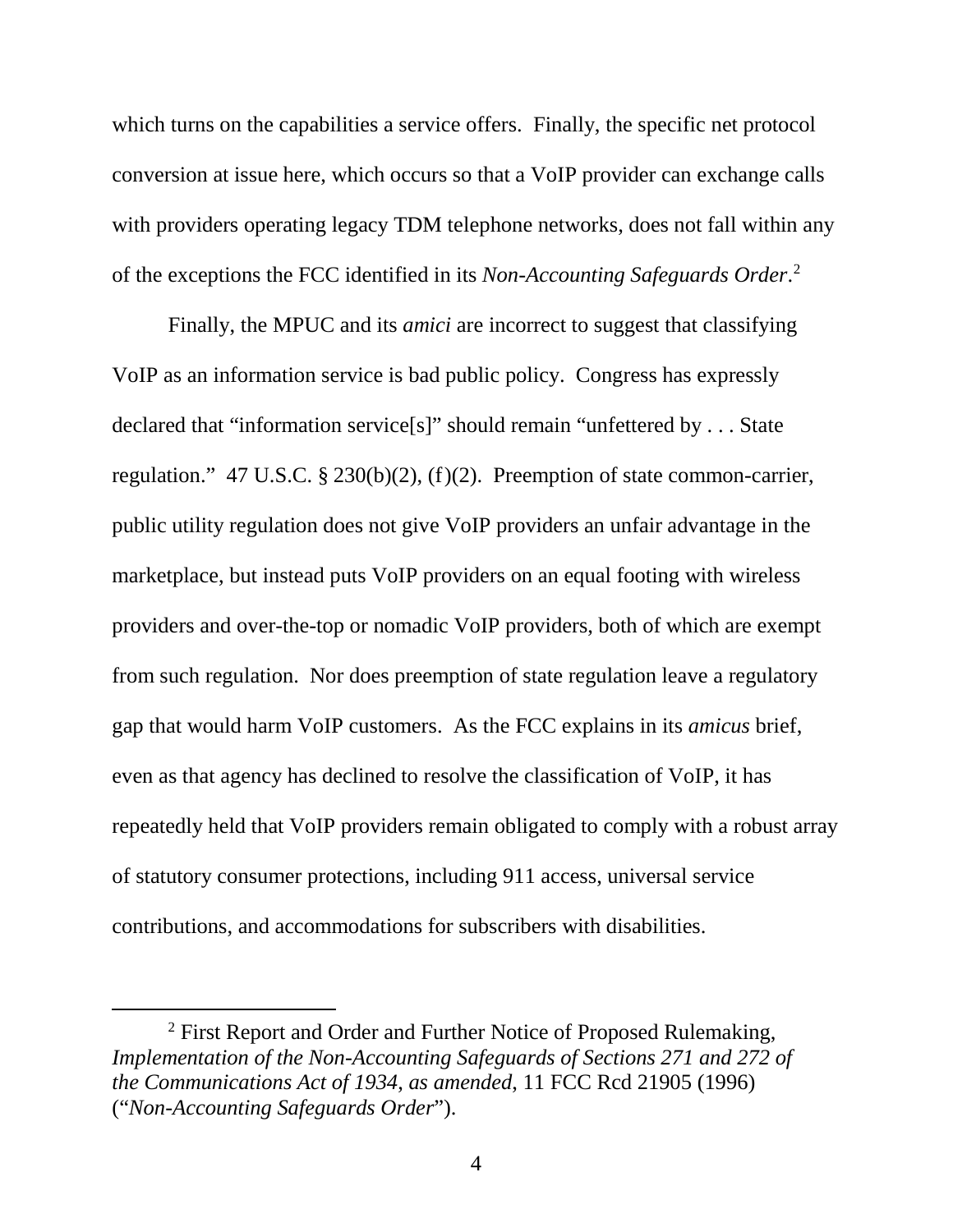#### **ARGUMENT**

## <span id="page-12-1"></span><span id="page-12-0"></span>**I. VOIP SERVICES ARE INFORMATION SERVICES BECAUSE THEY OFFER NET PROTOCOL CONVERSION CAPABILITIES**

## <span id="page-12-2"></span>**A. The District Court Correctly Applied the Net Protocol Conversion Test**

Federal law draws a fundamental distinction between telecommunications services and information services. These two categories are mutually exclusive. *See National Ass'n of Reg. Util. Comm'rs v. FCC*, 851 F.3d 1324, 1325 (D.C. Cir. 2017); *see also* MPUC Br. 27; FCC Br. 5. Moreover, while telecommunications services may be subject to state common-carrier regulation, information services may not. *See Minnesota Pub. Utils. Comm'n v. FCC*, 483 F.3d 570, 580 (8th Cir. 2007) ("*Vonage 8th Cir. Opinion*") ("[S]tate regulation of an information service conflicts with the federal policy of nonregulation."); FCC Br. 6-7; *see also* MPUC Br. 26 ("A 'telecommunications service' is subject to common carrier regulation by the FCC and the states . . . while an 'information service' is not.").

The federal Communications Act of 1934 ("Communications Act"), as amended by the Telecommunications Act of 1996 ("1996 Act"), defines an "information service" as one that "offer[s]" the "capability for generating, acquiring, storing, transforming, processing, retrieving, utilizing, or making available information via telecommunications." 47 U.S.C. § 153(24). The FCC long ago concluded that "protocol processing services constitute information

5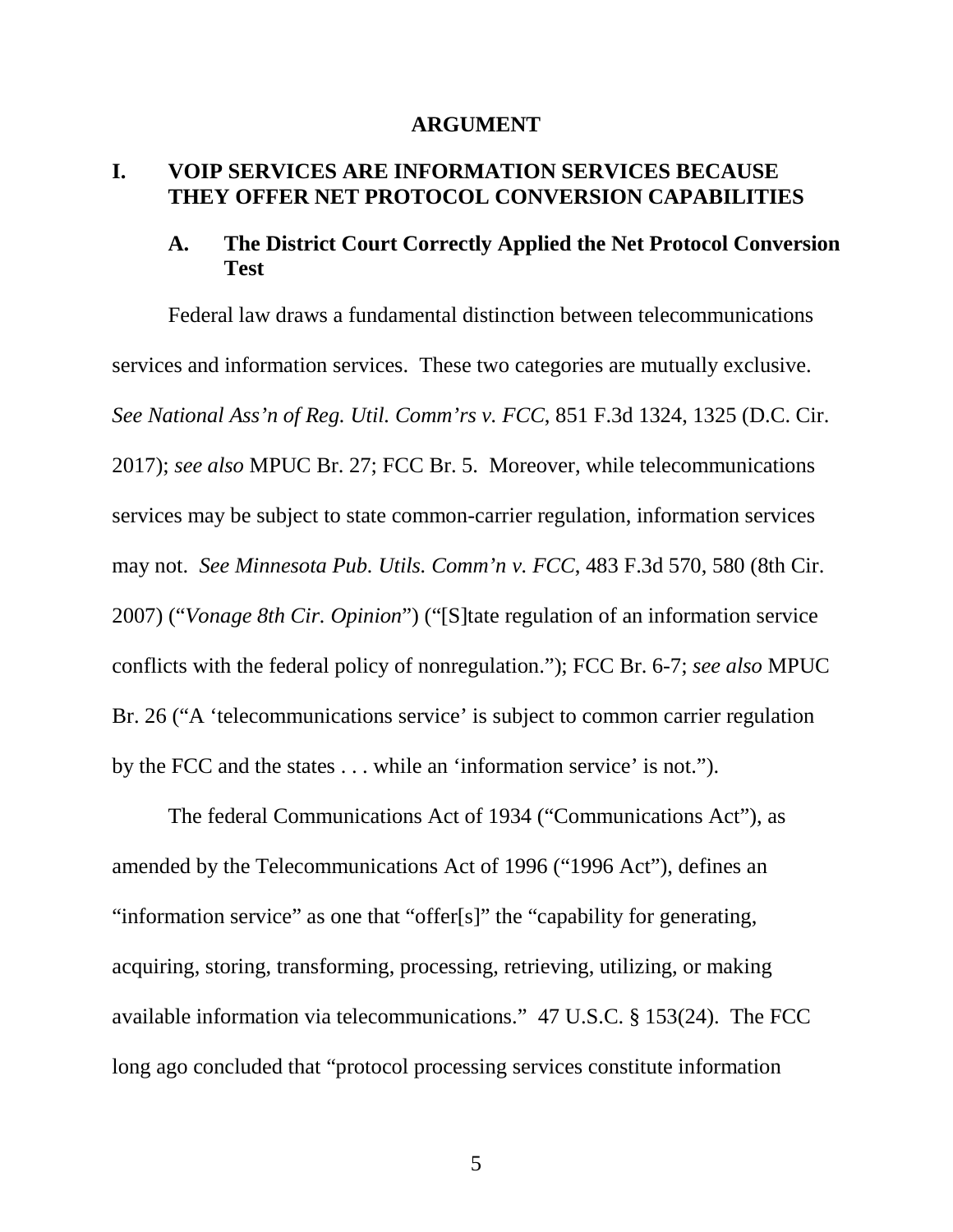services" under this definition because they "transform or process 'information." *Non-Accounting Safeguards Order* ¶ 104. And, in particular, an "end-to-end protocol conversion service that enables an end-user to send information into a network in one protocol and have it exit the network in a different protocol clearly 'transforms' user information." *Id.* Likewise, "protocol processing services that interpret and react to protocol information associated with the transmission of enduser content clearly 'process' such information." *Id*. [3](#page-13-0)

As the district court correctly held, VoIP services provide the capability for a net protocol conversion. *See* Summ. J. Op. 13-14 (MPUC Add. 13-14). When a VoIP customer calls someone who subscribes to a traditional telephone service, the VoIP provider must convert the IP data packets that enter its network into the TDM format that the other telephone service provider's network requires. *See id.*  at 3-4 (MPUC Add. 3-4). [4](#page-13-1) Conversely, when a VoIP customer receives a call from someone on a traditional telephone network, the call enters the VoIP provider's network in TDM format and must be converted to IP for delivery to the VoIP

<span id="page-13-0"></span><sup>&</sup>lt;sup>3</sup> The FCC noted that its conclusion was "consistent with [its] existing practice of treating end-to-end protocol processing services as enhanced services" under the pre-1996 Communications Act. *Non-Accounting Safeguards Order* ¶ 105. The FCC found "no reason to depart from th[at] practice, particularly in light of Congress's deregulatory intent in enacting the 1996 Act." *Id.*

<span id="page-13-1"></span><sup>4</sup> Such IP-to-TDM and TDM-to-IP conversions also typically occur on calls between customers of two different VoIP services, as most VoIP providers are interconnected with other VoIP providers through companies that provide TDM-based service over the public switched telephone network.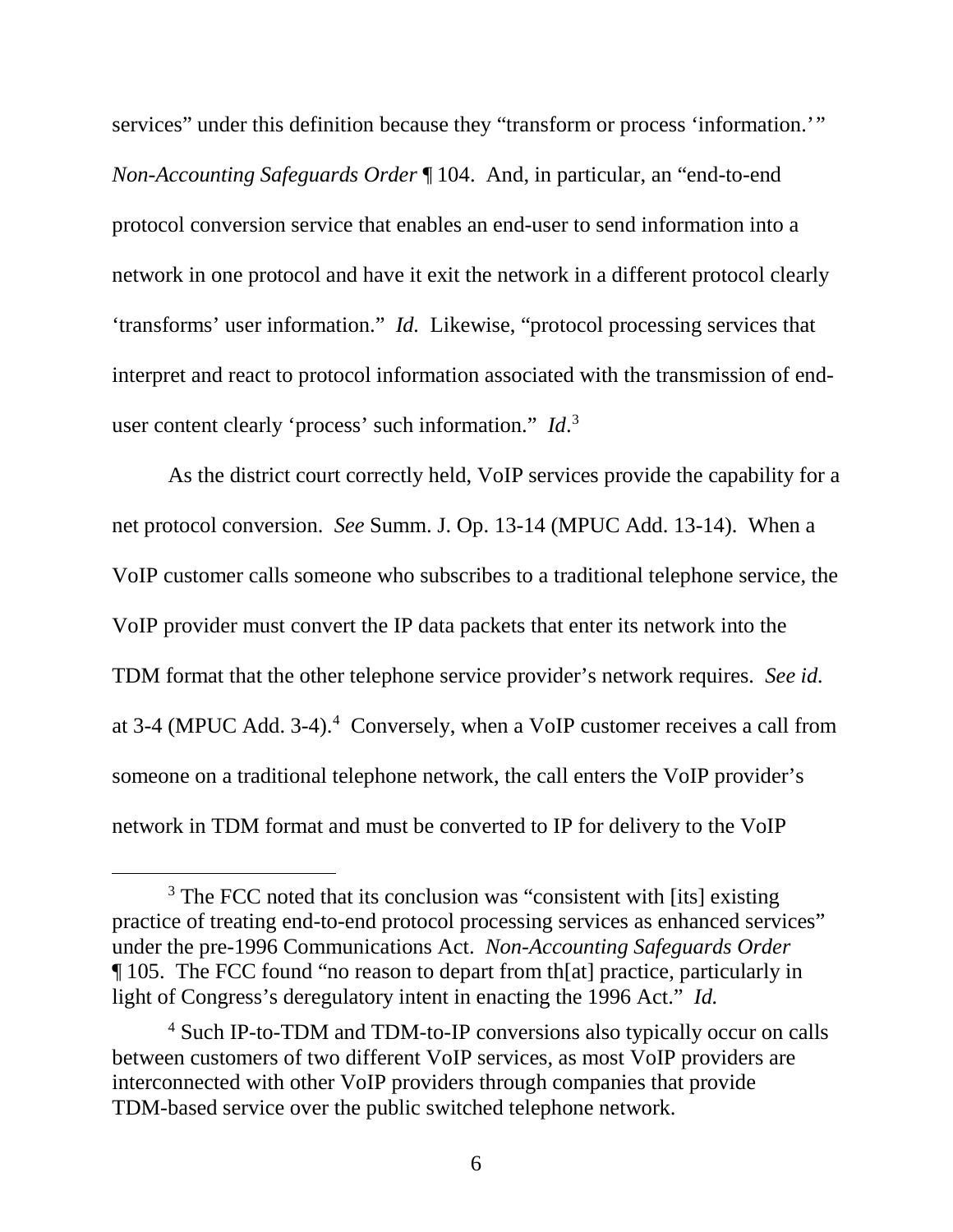customer. Transforming data from IP to TDM, or from TDM to IP, is a net protocol conversion. *See Non-Accounting Safeguards Order* ¶ 104.[5](#page-14-0)

All four other federal district courts that have confronted this issue including two in this Circuit — have reached the same conclusion: VoIP is an information service because it offers the capability of performing a net protocol conversion[.6](#page-14-1) *See Vonage Holdings Corp. v. Minnesota Pub. Utils. Comm'n*, 290 F. Supp. 2d 993, 999 (D. Minn. 2003) ("*Vonage D. Ct. Opinion*") ("The process of transmitting customer calls over the Internet requires Vonage to 'act on' the format and protocol of the information. For calls originating with one of Vonage's customers, calls in the VoIP format must be transformed into the format of the [legacy phone network] before a [legacy phone] user can receive the call. For calls originating from a [legacy phone] user, the process of acting on the format and protocol is reversed."), *aff'd on other grounds*, 394 F.3d 568 (8th Cir. 2004); *Southwestern Bell Tel., L.P. v. Missouri Pub. Serv. Comm'n*, 461 F. Supp. 2d 1055, 1081 (E.D. Mo. 2006) ("Net-protocol conversion is a determinative indicator of

<span id="page-14-0"></span> <sup>5</sup> Although, as the FCC notes, the *Non-Accounting Safeguards Order* did not "directly address[] the regulatory classification of VoIP service," the district court here applied the net protocol conversion test in that order to "the factual particulars of how [VoIP] technology works and how it is provided," as the FCC recognizes is the proper approach. FCC Br. 29-30.

<span id="page-14-1"></span><sup>&</sup>lt;sup>6</sup> As Charter notes (at 49-51), VoIP is an information service for additional reasons as well. Because the net protocol conversion test is sufficient to classify VoIP as an information service, this Court need not reach those other grounds.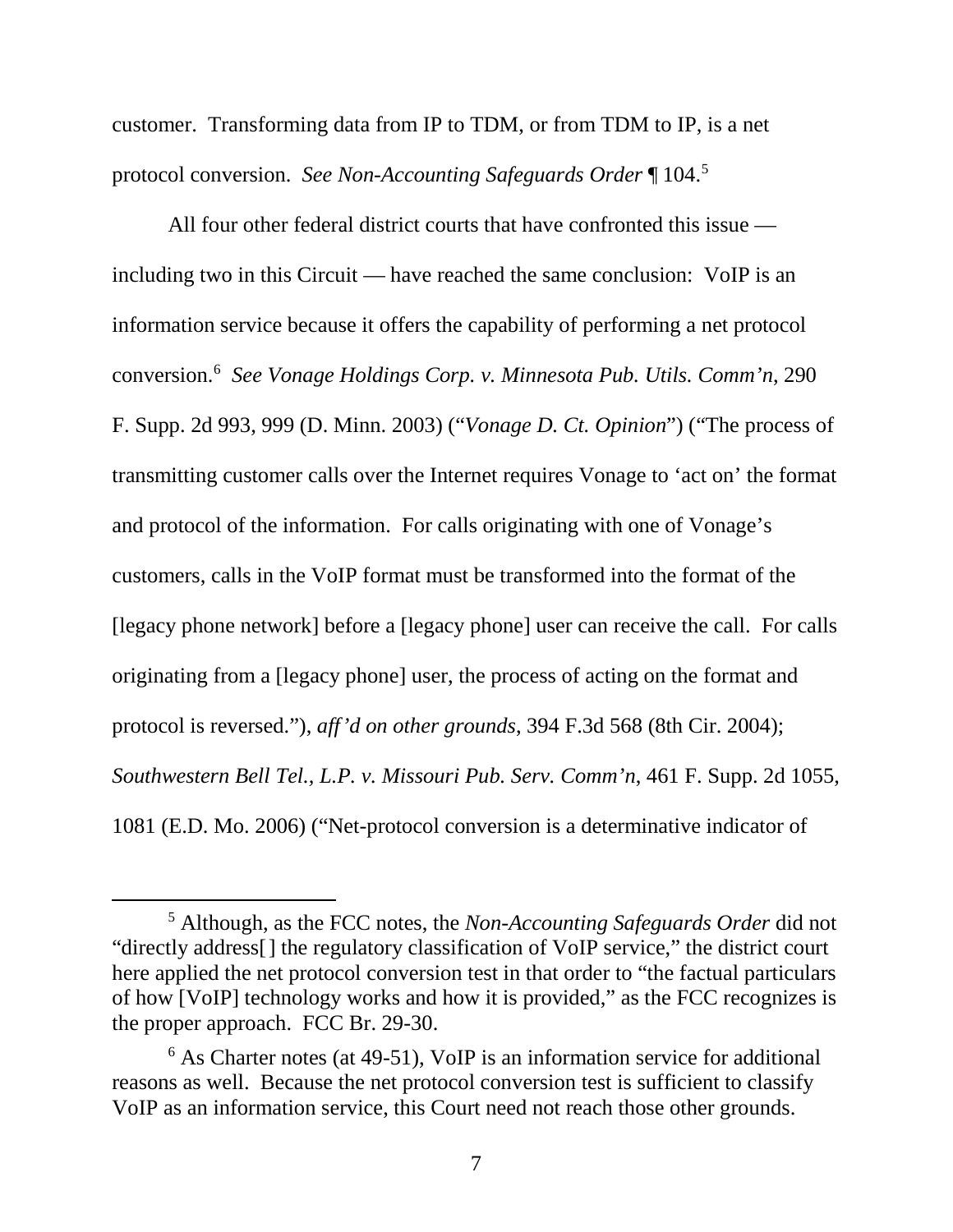whether a service is an . . . information service."), *aff'd on other grounds*, 530 F.3d 676 (8th Cir. 2008); *PAETEC Commc'ns, Inc. v. CommPartners, LLC*, No. 08-Civ-0397 (JR), 2010 WL 1767193, at \*3 (D.D.C. Feb. 18, 2010) (stating that the *Vonage D*. *Ct*. *Opinion*'s "reasoning is persuasive" and "find[ing] that CommPartners' transmission and net conversion of the calls is properly labeled an information service"); *Vonage Holdings Corp. v. New York State Pub. Serv. Comm'n*, No. 04 CIV. 4306 (DFE), 2004 WL 3398572, at \*1 (S.D.N.Y. July 16, 2004) (citing solely to the *Vonage D. Ct. Opinion* as authority for finding that Vonage was likely to succeed on the merits of its preemption claim). No federal court has reached the opposite conclusion.

## <span id="page-15-0"></span>**B. The MPUC and Its** *Amici* **Are Wrong To Claim That the Net Protocol Conversion Test Does Not Apply**

In arguing that the district court erred, the MPUC and its *amici* contend that the net protocol conversion test is no longer a dispositive means of identifying information services. The MPUC and its *amici* are incorrect, as the FCC explains in its *amicus* brief, in which it "reject[s]" their "contention that the *Non-Accounting Safeguards Order* has been implicitly overruled or otherwise disavowed by the FCC." FCC Br. 29.

**1.** First, the MPUC is wrong to suggest (at 39-41) that the test, and the *Vonage D. Ct. Opinion* that applied it, has been rejected or superseded. As noted above, that court found that federal law preempted Minnesota from imposing

8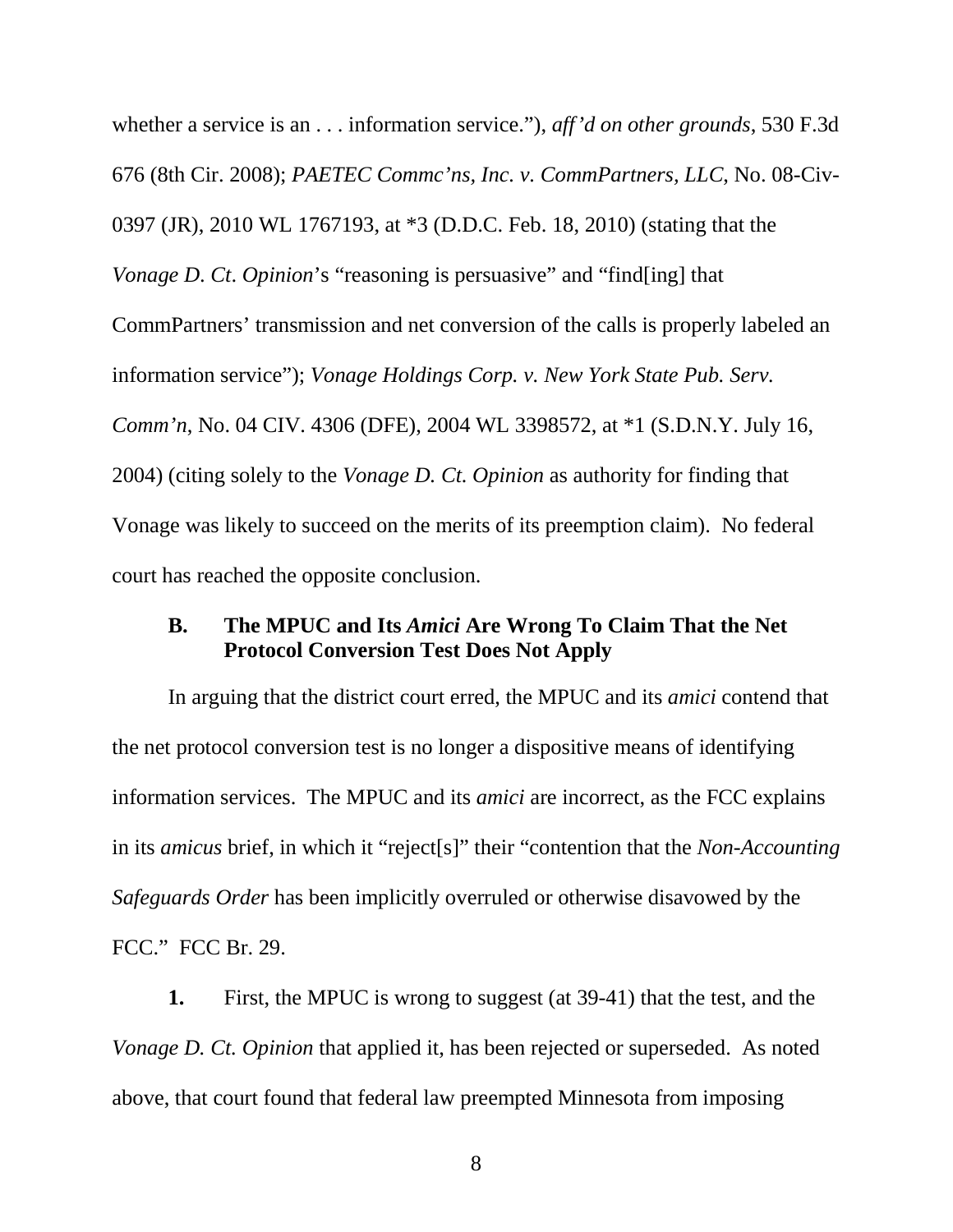public utility regulation on Vonage's VoIP service because that service offers the capability for a net protocol conversion and is therefore an information service under federal law. *See* 290 F. Supp. 2d at 999. The FCC reached the same ultimate result — federal preemption — but relied on different grounds. The FCC "preempt[ed]" Minnesota's effort to regulate Vonage's VoIP service because it is inseverably interstate for jurisdictional purposes, a conclusion that the FCC found applied "irrespective of the . . . classification" of Vonage's service as a "telecommunications or information service." *Vonage FCC Order*[7](#page-16-0) ¶ 14. Therefore, the FCC did "not reach" the question whether VoIP services are information services or telecommunications services. *Id.* In upholding the FCC's preemption decision, this Court noted that it was "sensible for the FCC to address [the inseverability] question first" in the *Vonage FCC Order* "without having to determine whether VoIP service should be classified as a telecommunication[s] service or an information service." *Vonage 8th Cir. Opinion*, 483 F.3d at 578. [8](#page-16-1)

The MPUC, therefore, is wrong to assert (at 20) that the FCC "rejected the *Vonage* [district] court's analysis." Indeed, the FCC, appearing as *amicus* here,

<span id="page-16-0"></span> 7 Memorandum Opinion and Order, *Vonage Holdings Corporation Petition for Declaratory Ruling Concerning an Order of the Minnesota Public Utilities Commission*, 19 FCC Rcd 22404 (2004) ("*Vonage FCC Order*").

<span id="page-16-1"></span><sup>&</sup>lt;sup>8</sup> As the MPUC notes (at 21-22), this Court also separately upheld the *Vonage D. Ct. Opinion* on the ground that the *Vonage FCC Order* required the same preemption of Minnesota law. *See Vonage Holdings Corp. v. Minnesota Pub. Utils. Comm'n*, 394 F.3d 568, 569 (8th Cir. 2004).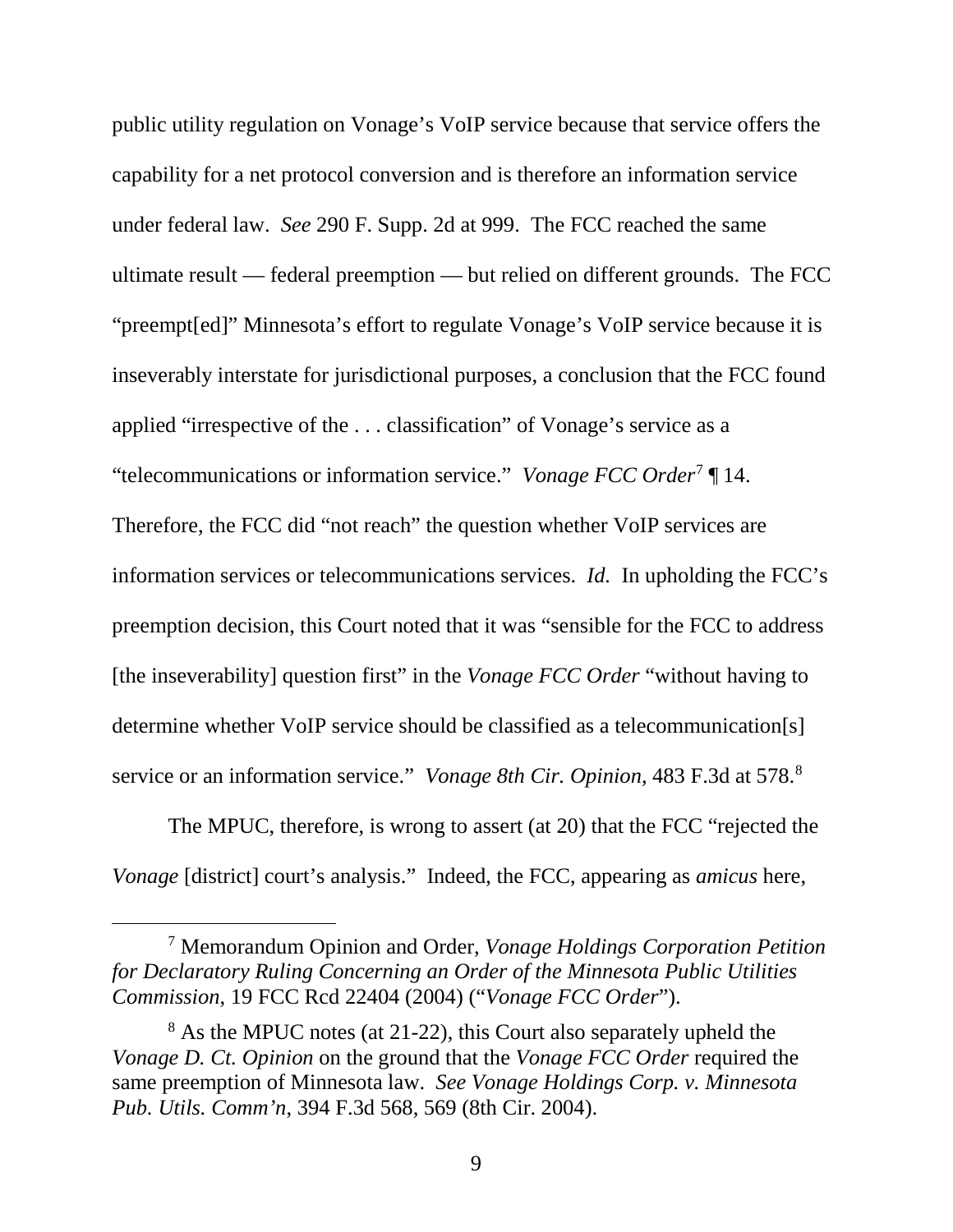agrees: "Appellants are incorrect that the *Vonage* [*FCC*] *Order* . . . somehow held that fixed VoIP providers are subject to state regulation." FCC Br. 27. That order "did not say or imply . . . that the state regulations could not *also* be preempted on separate grounds if VoIP were ultimately classified as an information service." *Id.* at 27-28.

The MPUC is similarly wrong to claim support (at 22) from this Court's statement, in upholding the *Vonage FCC Order*, that it "remains an open issue" whether the agency's inseverability rationale extends to fixed VoIP services like Charter's because the *Vonage FCC Order* contained only a "prediction" that the FCC would apply that rationale to those services. *Vonage 8th Cir. Opinion*, 483 F.3d at 583. Instead, the district court correctly recognized that, while the *Vonage D. Ct. Opinion* "does not control the outcome of this case" and "subsequent decisions in the *Vonage* line of cases" relied on a different rationale, the information service conclusion in the *Vonage D. Ct. Opinion* retains its "vitality." Summ. J. Op. 14-15 (MPUC Add. 14-15).

**2.** Equally flawed are the MPUC's repeated assertions that the FCC's *USF Order*[9](#page-17-0) abrogated the net protocol conversion holding in the *Non-Accounting Safeguards Order* and the application of that holding in the *Vonage D. Ct. Opinion*. *See*, *e.g.*, MPUC Br. 25, 27, 39-40, 42. In the *USF Order*, the FCC

<span id="page-17-0"></span> <sup>9</sup> Report and Order and Notice of Proposed Rulemaking, *Universal Service Contribution Methodology*, 21 FCC Rcd 7518 (2006) ("*USF Order*").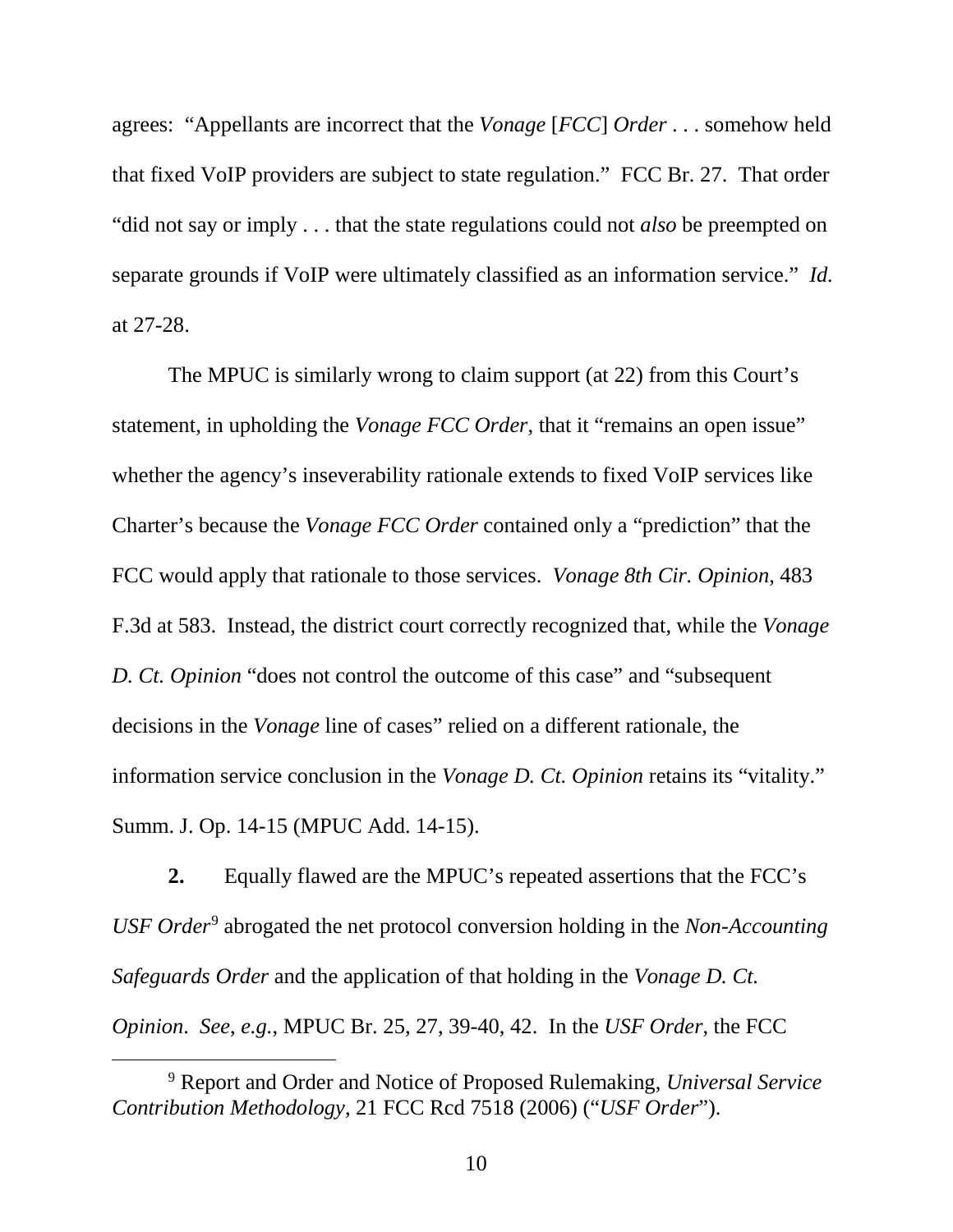noted that a VoIP provider "with the capability to track the jurisdictional confines of customers' calls would no longer qualify for the preemptive effects of [the] *Vonage* [*FCC*] *Order*." *USF Order* ¶ 56. But, as the FCC explained in that same paragraph, that is because the "central rationale justifying preemption set forth in the *Vonage* [*FCC*] *Order*" was that "it was impossible to determine whether calls by Vonage's customers stay within or cross state boundaries." *Id.*

The FCC did not proceed in the *USF Order* to address the question whether States would remain preempted from imposing public utility regulation on such VoIP services on the independent ground that they are information services. Instead, the FCC noted that it "ha[d] not yet classified interconnected VoIP services as 'telecommunications services' or 'information services'" and that it did "not classify these services" in the *USF Order*. *Id.* ¶ 35. And the FCC, in its *amicus* brief, confirms that the *USF Order* did not "in any way suggest that federal law would permit states to impose legacy public-utility regulation on VoIP providers if VoIP were determined to be an information service." FCC Br. 28-29. The *USF Order*, therefore, has no bearing on the validity of the district court's judgment here.<sup>10</sup>

<span id="page-18-0"></span> <sup>10</sup> The MPUC also notes (at 27) that the FCC stated in the *USF Order* that "VoIP providers 'provide' telecommunications." *USF Order* ¶ 40. Because *all* information services are "offer[ed] . . . via telecommunications," 47 U.S.C. § 153(24), the MPUC is wrong to claim that the FCC's statement is incompatible with classifying VoIP services as information services. The MPUC's claim also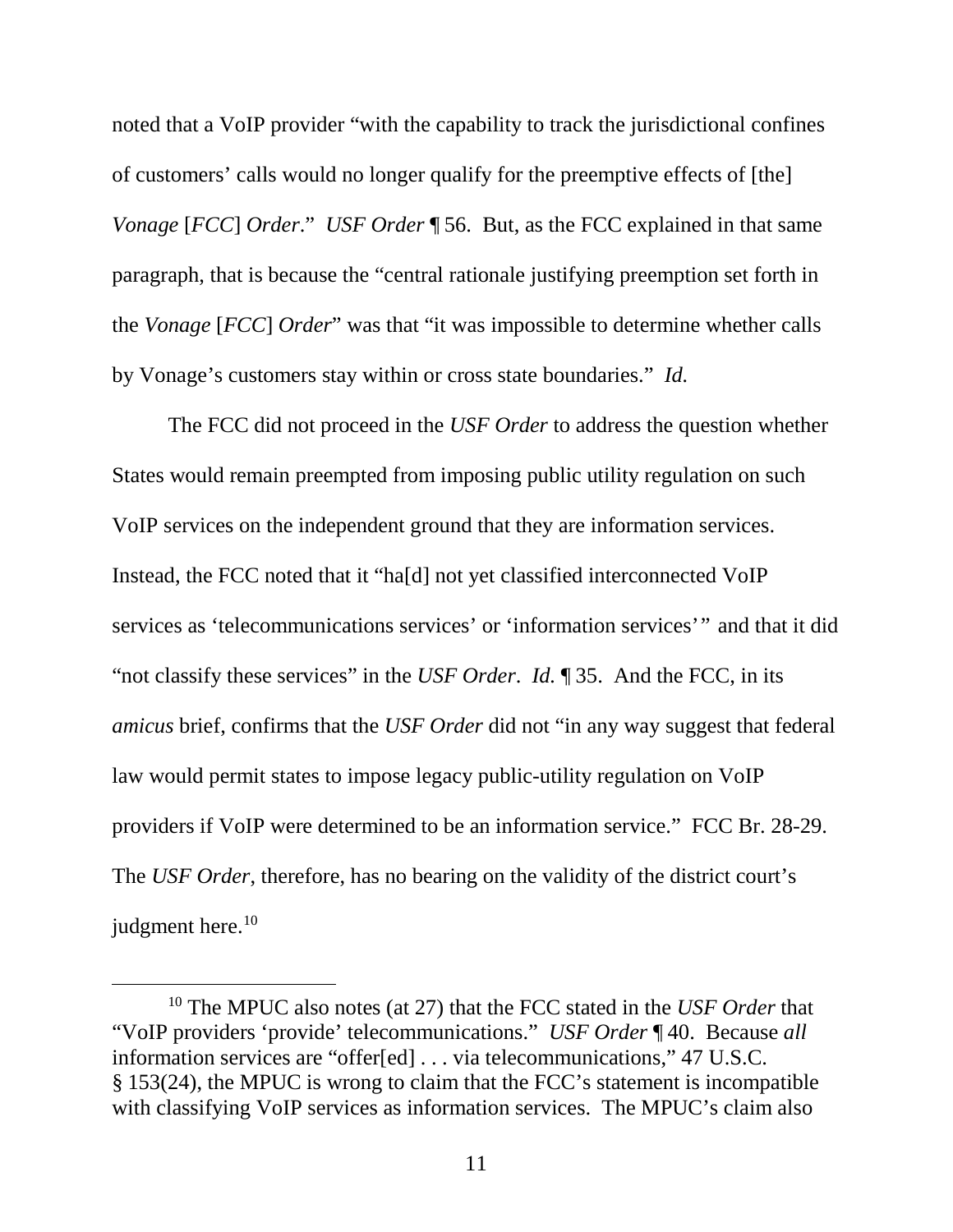**3.** Lastly, the MPUC errs by suggesting that the 2015 *Open Internet Order*[11](#page-19-1) has any bearing on this appeal. *See* MPUC Br. 46-48; *see also* Cherry Br. 12-15. The *Open Internet Order* did not discuss net protocol conversions at all, and for good reason: Internet traffic enters a broadband provider's network in IP format, and then leaves that same network in IP format. [12](#page-19-2) The *Open Internet Order*, therefore, gives no guidance on whether VoIP services, which convert voice signals between IP format and TDM format, are information services. *See*  Summ. J. Op. 20 (rejecting the MPUC's reliance on the *Open Internet Order*  because VoIP uses an "IP-TDM protocol conversion" to "allow customers to bridge *different* networks") (MPUC Add. 20).

## <span id="page-19-0"></span>**C. The MPUC Is Wrong To Claim That the Net Protocol Conversion Test Was Not Satisfied**

The MPUC also argues that, even if the net protocol conversion test applies here for purposes of identifying information services, VoIP services either do not offer the capability of a net protocol conversion or fall within one or more of the  $\overline{a}$ 

conflicts with the FCC's explicit statement in the *USF Order* that it was not determining the classification of VoIP services. *See USF Order* ¶ 35.

<span id="page-19-1"></span><sup>11</sup> Report and Order on Remand, Declaratory Ruling, and Order, *Protecting and Promoting the Open Internet*, 30 FCC Rcd 5601 (2015) ("*Open Internet Order*"), *petitions for review denied*, *United States Telecom Ass'n v. FCC*, 825 F.3d 674 (D.C. Cir. 2016), *petitions for cert. pending*, *Berninger v. FCC*, Nos. 17-498 *et al.* (U.S. filed Sept. 27 & 28, 2017).

<span id="page-19-2"></span> $12$  That is true even when the packets enter a broadband provider's network in one version of IP format (version 4) and leave it in a different version of IP format (version 6). *See* MPUC Br. 46; *Open Internet Order* ¶ 375.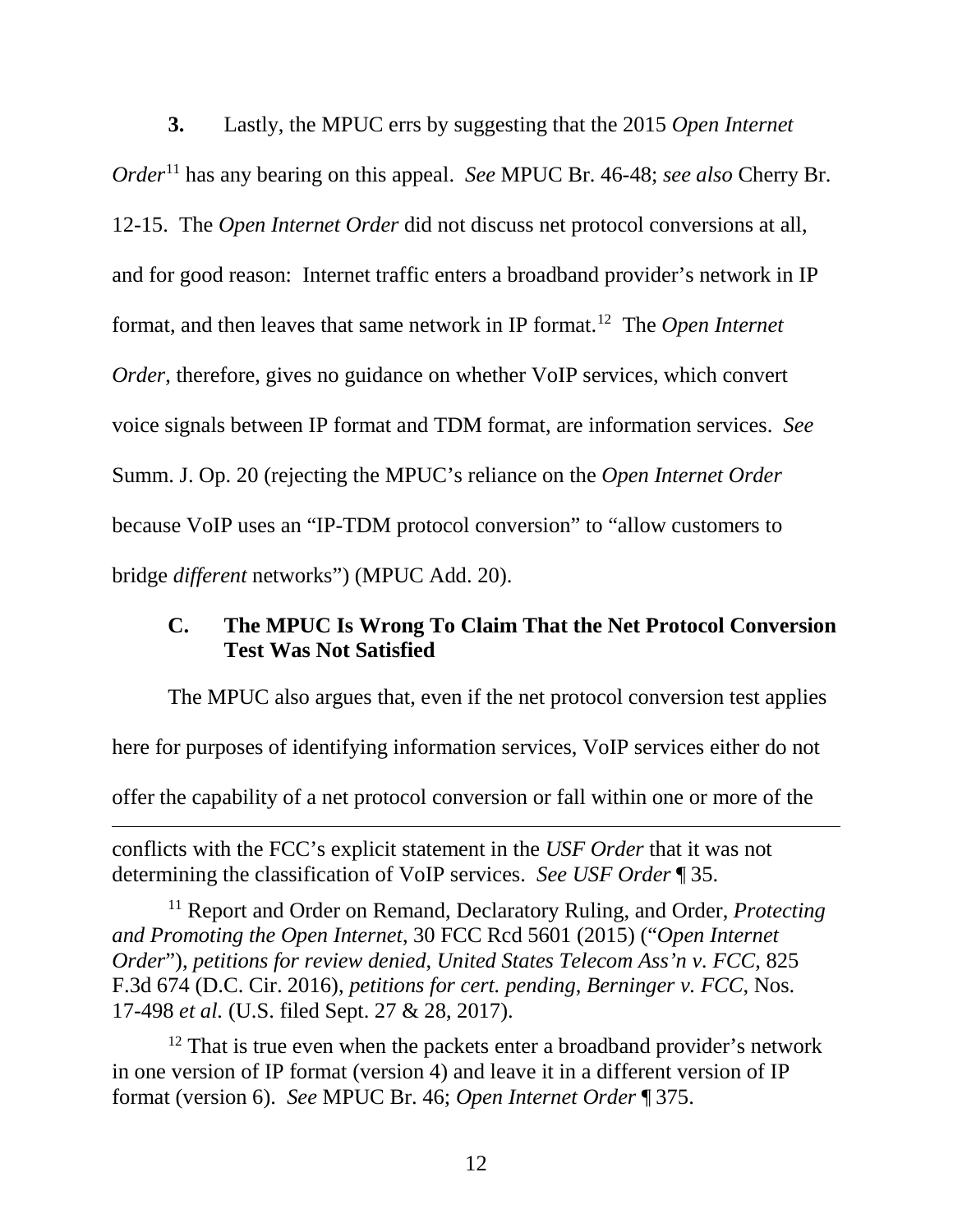exceptions the FCC identified in the *Non-Accounting Safeguards Order*. The MPUC is wrong on all counts.<sup>[13](#page-20-0)</sup>

**1.** The MPUC offers two arguments in claiming that VoIP service does not involve net protocol conversions. Each lacks merit.

First, the MPUC claims (at 48-49) that VoIP customers' calls enter and exit the VoIP provider's network in the same analog/TDM format. As Charter persuasively demonstrates, the MPUC's claim is based on a legal error about where Charter's network begins. *See* Charter Br. 31-33. More generally, federal law recognizes that *all* VoIP services that enable customers to exchange calls with subscribers to legacy TDM services "[r]equire[] [IP]-compatible customer premises equipment," or "CPE," which is what "transmits IP packets" to the VoIP provider's network. 47 C.F.R. § 9.3(3); *VoIP 911 Order*[14](#page-20-1) ¶ 24 & n.77. Thus, calls enter the VoIP provider's network in IP format after leaving the IP-compatible

<span id="page-20-0"></span><sup>&</sup>lt;sup>13</sup> *Amicus* Mid-Minnesota Legal Aid argues (at 7-11) that the district court should have deferred to the MPUC's conclusion that Spectrum Voice is a telecommunications service under federal law. But "[s]ince the FCC, and not the individual state commissions, is the agency with the power granted by Congress to administer the [federal Communications Act], through the formulation of policy, rulemaking, and regulation, [courts] do not afford deference to the [state public utility commission's] interpretation of the statute under *Chevron*." *Global NAPs, Inc. v. Verizon New England Inc.*, 396 F.3d 16, 23 n.7 (1st Cir. 2005); *see also WWC License, LLC v. Boyle*, 459 F.3d 880, 889-90 (8th Cir. 2006) ("We owe no deference to the [state Public Service] Commission's interpretations of federal  $law.'$ ).

<span id="page-20-1"></span><sup>14</sup> First Report and Order and Notice of Proposed Rulemaking, *IP-Enabled Services*, 20 FCC Rcd 10245 (2005) ("*VoIP 911 Order*").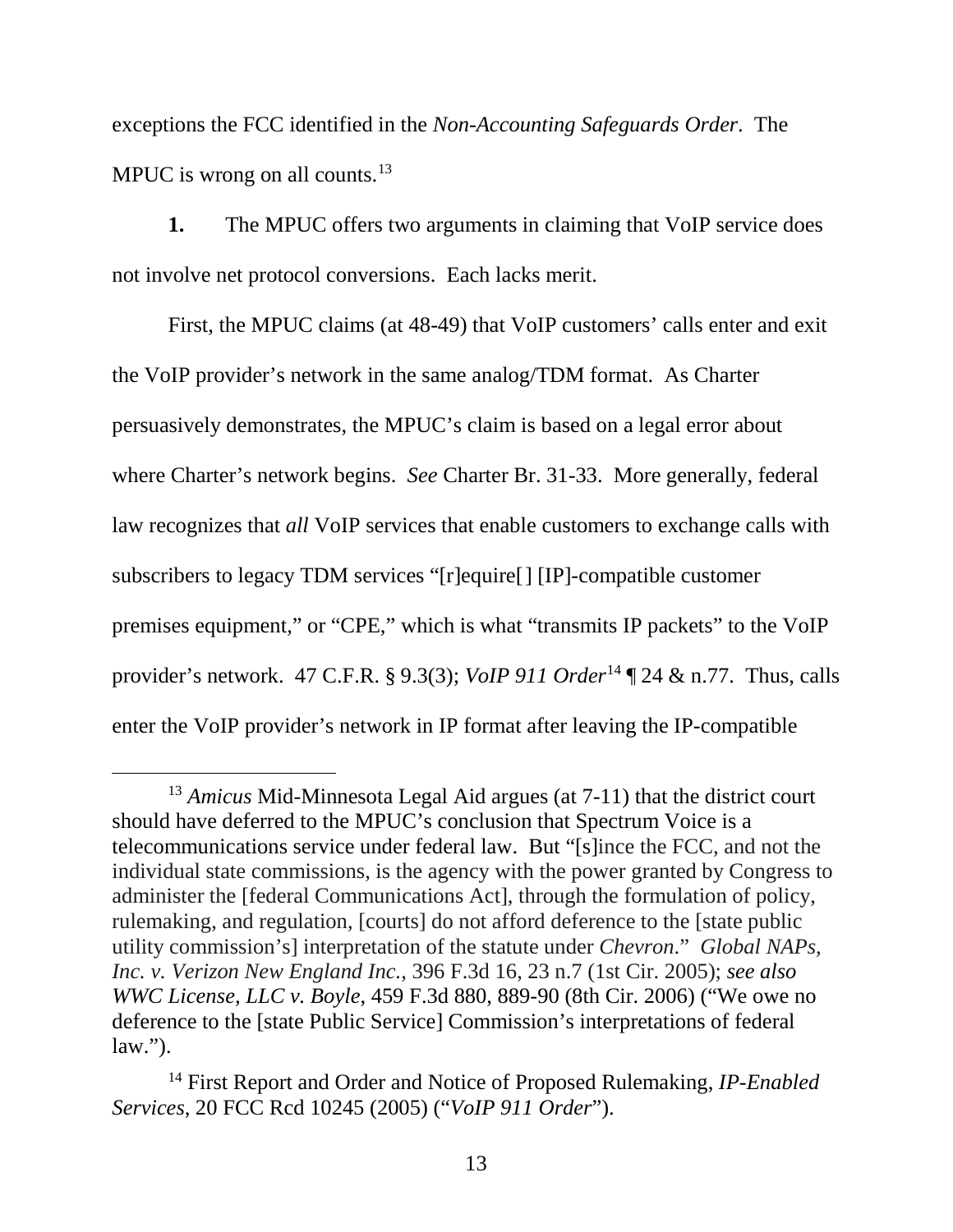CPE, not after leaving the customer's telephone as analog voice signals. *See*  Summ. J. Op. 17 ("Under FCC precedent, CPE is, by definition, outside the carrier's network.") (MPUC Add. 17).

Second, the MPUC observes (at 45-46) that not every call placed by a VoIP customer involves a net protocol conversion, as calls between two customers of the same VoIP service can remain in IP format throughout. This is true but irrelevant. The Communications Act defines information services as those that "offer[] [the] *capability*" of transforming or processing information, and VoIP services do so. 47 U.S.C. § 153(24) (emphasis added); *see* Summ. J. Op. 14 ("At no point does the [C]ommunications Act suggest or require that a customer use an information service's transformative features all the time.") (MPUC Add. 14).

**2.** The MPUC also argues (at 43-46) that, even if VoIP services offer the capability of net protocol conversions, VoIP services fall within at least one of three exceptions to the *Non-Accounting Safeguards Order*'s determination that services offering that capability are information services.<sup>[15](#page-21-0)</sup> None of these

<span id="page-21-0"></span><sup>&</sup>lt;sup>15</sup> Those three exceptions are the FCC's implementation of the portion of the information services statutory definition that excludes services used "for the management, control, or operation of a telecommunications system or the management of a telecommunications service." 47 U.S.C. § 157(24); *see Non-Accounting Safeguards Order* ¶ 106. The FCC similarly recognized that the pre-1996 category of "adjunct-to-basic" services — on which *amicus* Professor Cherry relies (at  $14$ ) — is no broader than "the 'telecommunications management exception' to the statutory definition of information services." *Non-Accounting Safeguards Order* ¶ 107.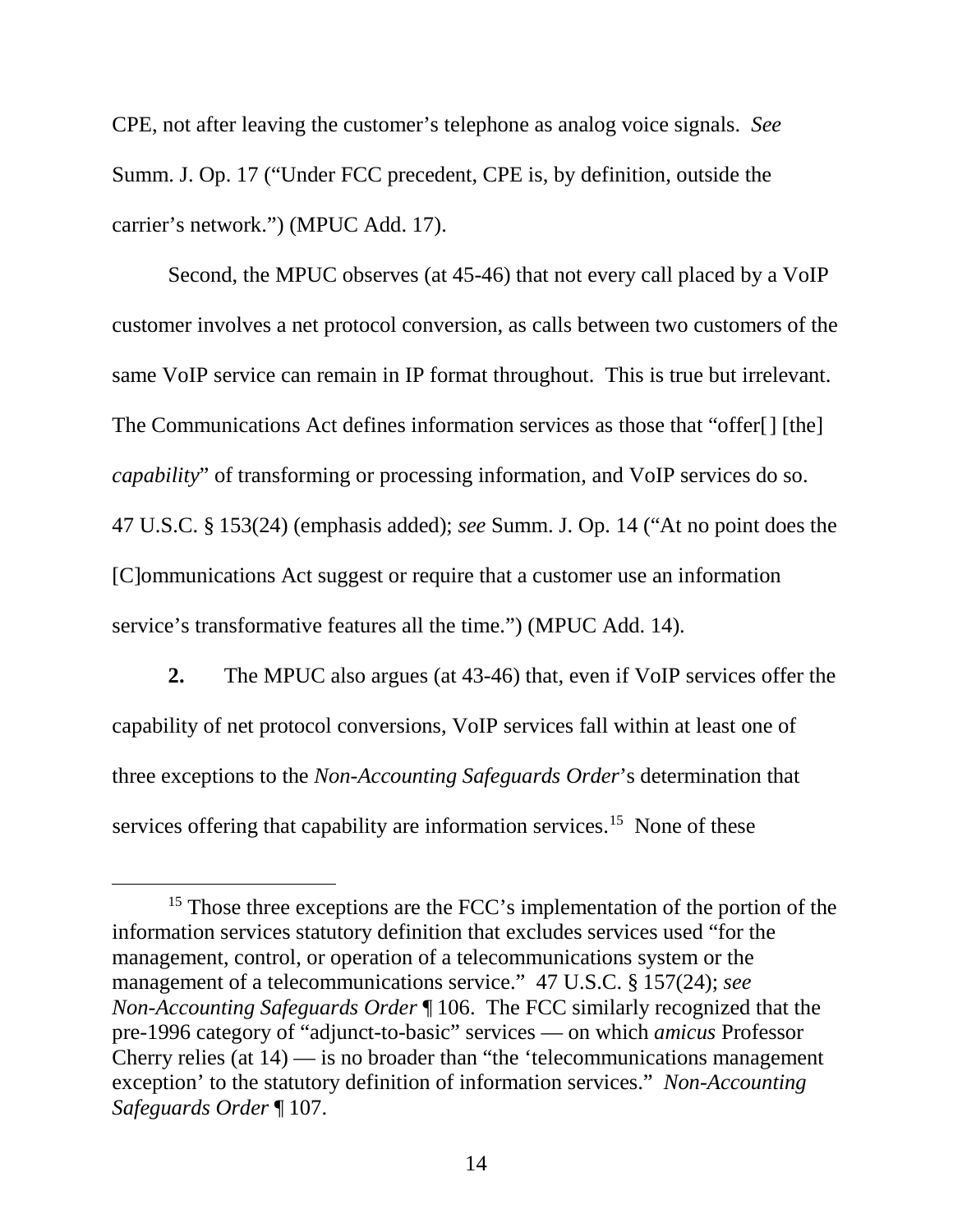exceptions applies to VoIP, and the district court correctly rejected the MPUC's arguments. *See* Summ. J. Op. 15-18 (MPUC Add. 15-18).

One exception applies where protocol processing is used "in connection with the introduction of a new basic network technology (which requires protocol conversion to maintain compatibility with existing CPE)." *Non-Accounting Safeguards Order* ¶ 106. The MPUC asserts (at 44-45) that this exception applies because the protocol conversion occurs "to maintain compatibility with a customer's existing telephone equipment." In fact, as the district court correctly found, the net protocol conversion — from IP-to-TDM or TDM-to-IP — occurs to enable communication between the VoIP provider's network and a legacy telephone service provider's TDM network. *See* Summ. J. Op. 16 (MPUC Add. 16); FCC Br. 17 (recognizing that the "conver[sion] between IP and TDM format" occurs "between Charter's network and the [public switched telephone network]").

Another exception is for protocol processing "involving communications between an end-user and the network itself." *Non-Accounting Safeguards Order* ¶ 106. Here, too, the MPUC erroneously focuses (at 45) on the communication between the VoIP customer and the VoIP provider. As just shown, that is not the relevant protocol conversion. *See* Summ. J. Op. 16 (MPUC Add. 16).

The final exception is for protocol processing "involving internetworking," a term the FCC defined to mean a "conversion[] taking place *solely within* the

15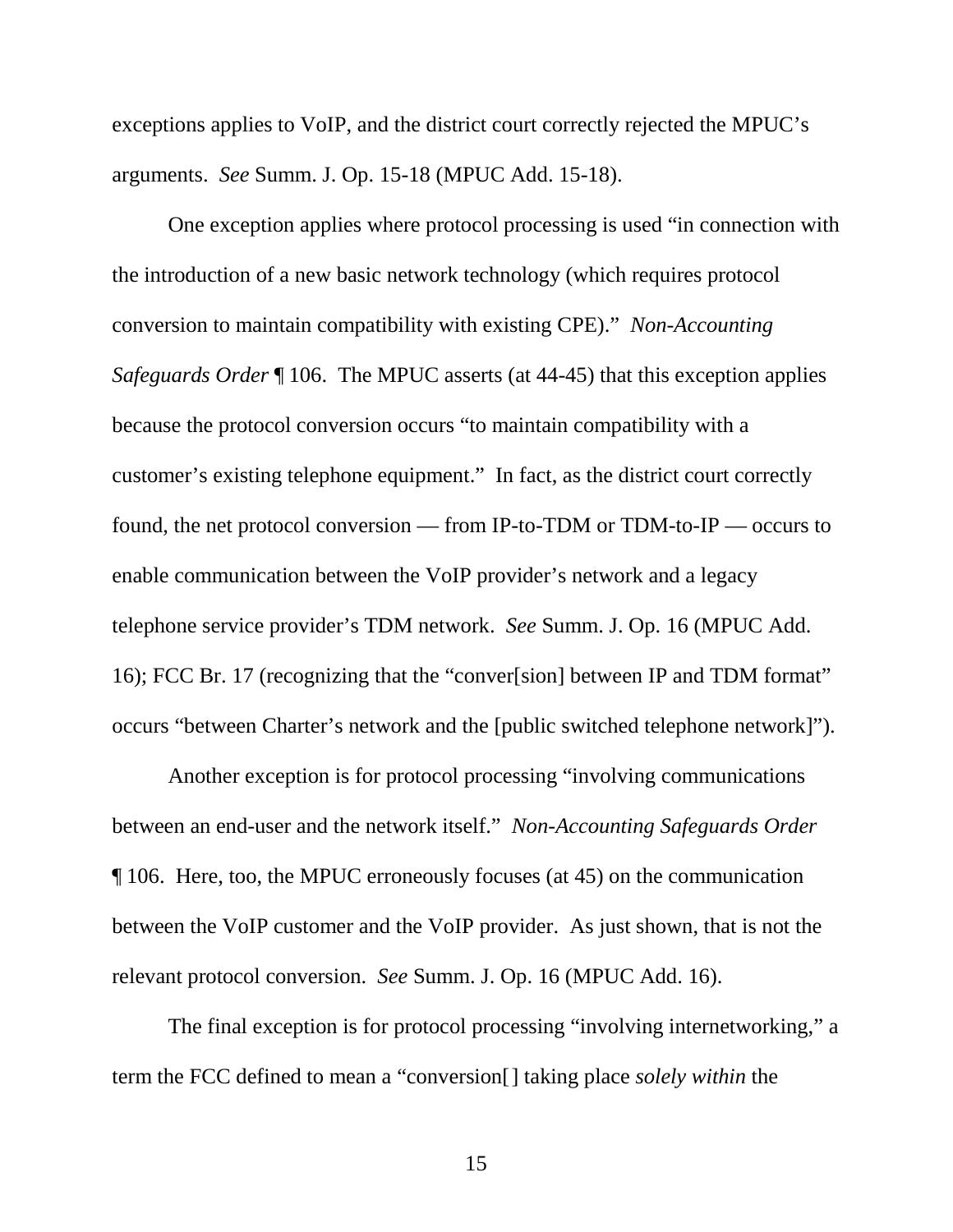carrier's network" so that there is "no net conversion to the end-user." *Non-Accounting Safeguards Order* ¶ 106 (emphasis added). The MPUC concedes that the "conversion of some calls from TDM to IP is expressly for the purpose of connecting *two* communications networks." MPUC Br. 45-46 (emphasis added). That conversion, therefore, does not meet the FCC's definition of internetworking[.16](#page-23-1) Instead, an internetworking conversion occurs when a company "converts a TDM signal to VoIP and then back to TDM *before* handing it off." *PAETEC*, 2010 WL 1767193, at \*3 & n.3 (emphasis added); *see also* Summ. J. Op. 16-17 (same) (MPUC Add. 16-17).

## <span id="page-23-0"></span>**II. CLASSIFYING VOIP SERVICES AS INFORMATION SERVICES FURTHERS THE PURPOSES OF THE COMMUNICATIONS ACT**

The district court's holding that VoIP services are information services is not only correct as a matter of statutory interpretation and precedent, but also furthers policies Congress sought to promote when it distinguished between telecommunications services and information services. Telecommunications services are subject to common-carrier, public utility regimes that arose decades ago to address the "virtual monopoly over the Nation's telephone service" that historically existed. *MCI Telecomms. Corp. v. AT&T Co.*, 512 U.S. 218, 220 (1994). But for newer, computer-based services, Congress declared that "[i]t is the

<span id="page-23-1"></span> <sup>16</sup> *Amicus* Professor Cherry rewrites the *Non-Accounting Safeguards Order* when she claims (at 15) that "internetworking" includes the "bridging of different networks."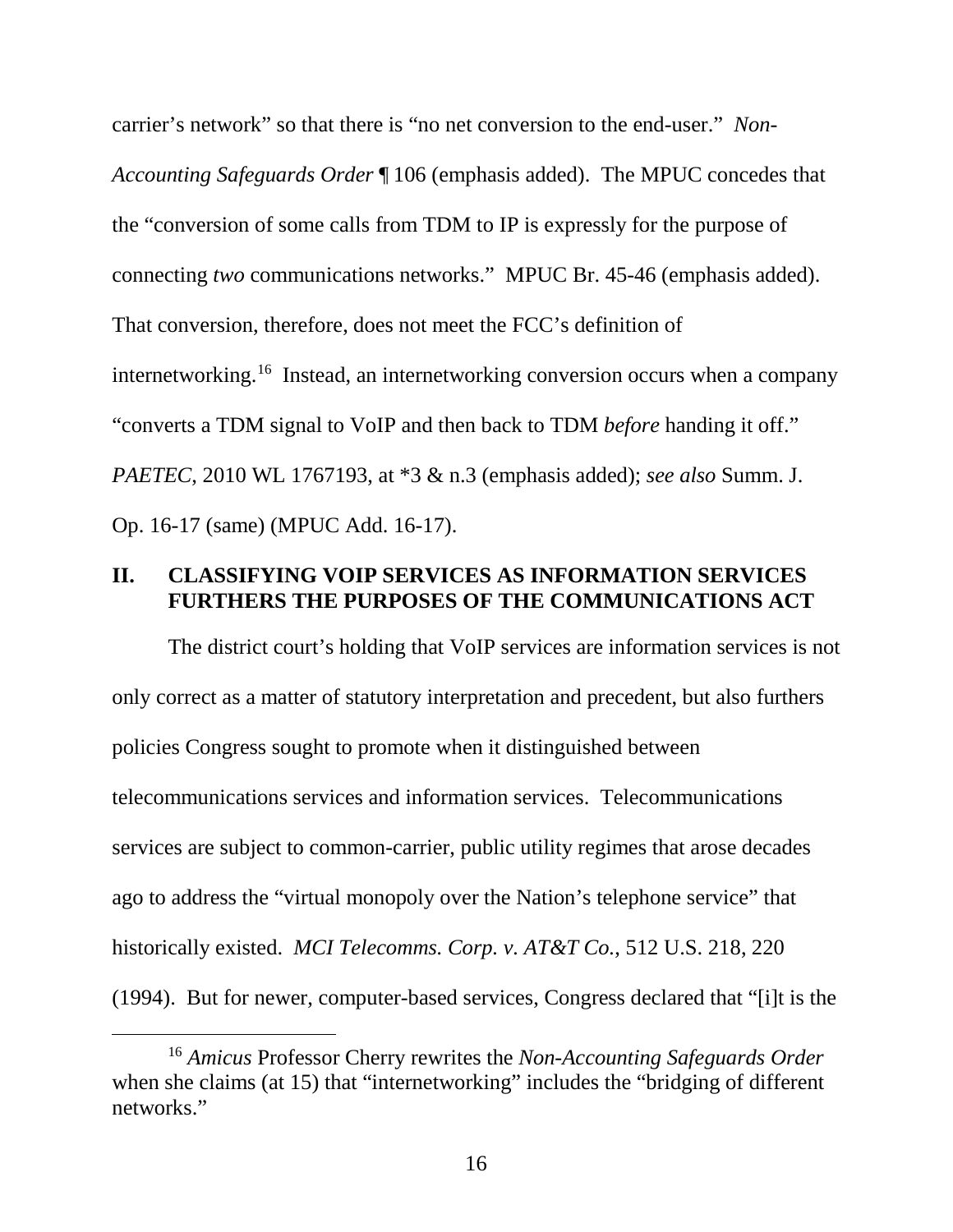policy of the United States . . . to preserve the vibrant and competitive free market that presently exists for the Internet and other interactive computer services, unfettered by Federal or State regulation." 47 U.S.C. § 230(b)(2); *see also id*. § 230(a)(4) (finding that "[t]he Internet and other interactive computer services have flourished, to the benefit of all Americans, with a minimum of government regulation"); *id.* § 230(f)(2) (defining "interactive computer service" to include "any information service").

The rapid expansion and technological advancements of VoIP are a testament to the wisdom of Congress's approach.<sup>[17](#page-24-0)</sup> As the FCC recognized in 2004, the "imposition of 50 or more additional sets of different economic regulations" on VoIP services "could severely inhibit [their] development." *Vonage FCC Order* 197. And the FCC reiterates in its *amicus* brief the "threat..." of "disrupt[ion] [to] the national voice services market" if VoIP service were classified as a telecommunications service, which "risk[s]" subjecting those providers to "a patchwork of different and potentially conflicting [state] rules." FCC Br. 26. Such overregulation would "ignore the [1996] Act's express

<span id="page-24-0"></span><sup>&</sup>lt;sup>17</sup> Indeed, the most recent federal data show that VoIP providers that, like Charter, enable their customers to exchange calls with subscribers to legacy TDM networks had 60.3 million subscribers as of June 2016, while traditional telephone companies served 62.3 million lines. *See* Industry Analysis & Tech. Div., Wireline Competition Bureau, FCC, *Voice Telephone Services: Status as of June 30, 2016*, at 3 (Apr. 2017) ("*June 2016 Voice Telephone Services Report*"), https://apps.fcc. gov/edocs\_public/attachmatch/DOC-344500A1.pdf.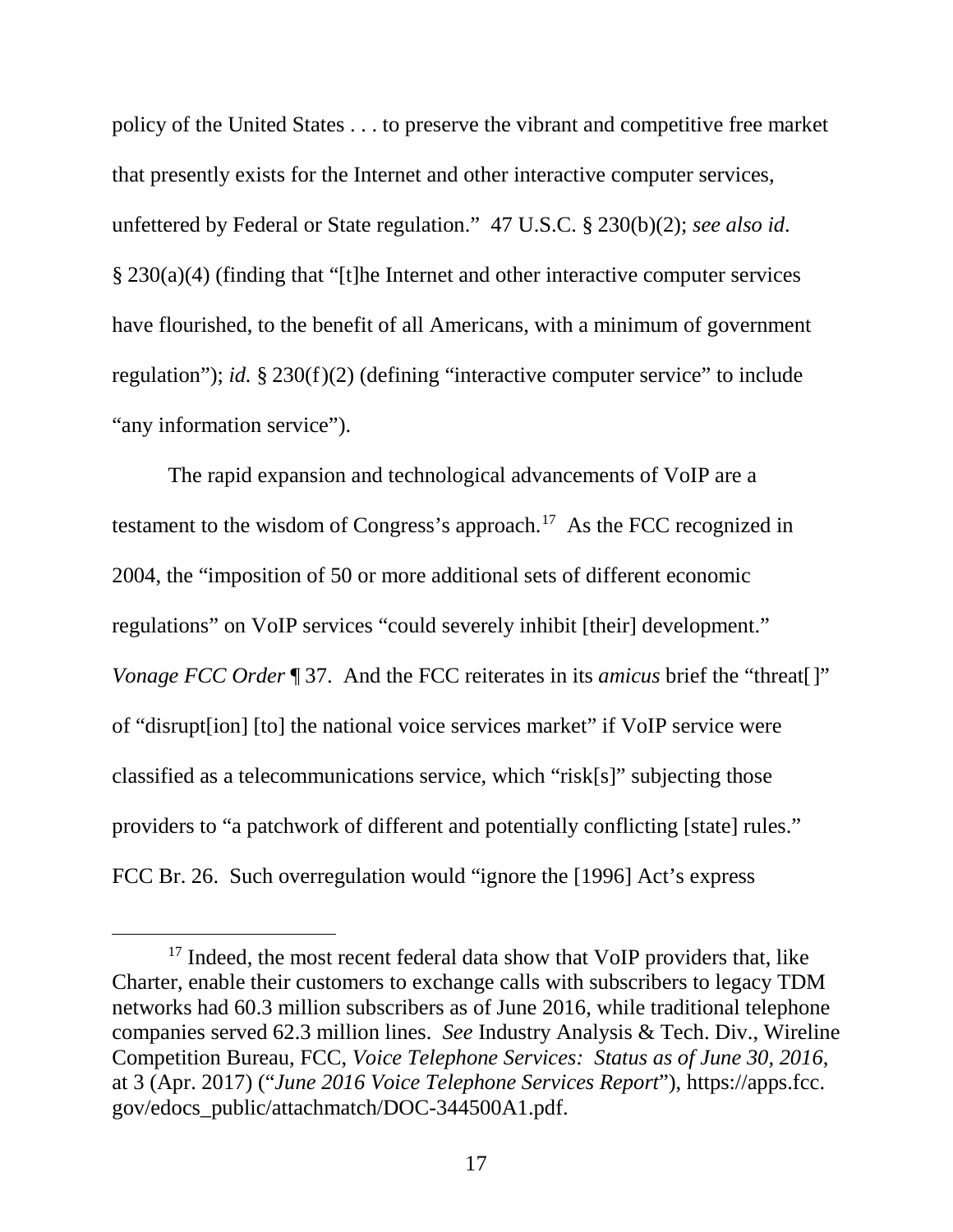mandates and directives" and "risk eliminating or hampering this innovative advanced service that facilitates additional consumer choice, spurs technological development and growth of broadband infrastructure, and promotes continued development and use of the Internet." *Vonage FCC Order* ¶ 37.

The MPUC objects (at 51) that ensuring that VoIP services remain insulated from that patchwork of state common-carrier regulatory regimes will "undermine[] competitive neutrality" and give VoIP providers an unfair competitive advantage. Not so. Charter and other fixed VoIP providers already compete with over-the-top or nomadic VoIP providers — such as Vonage and Skype — which the MPUC recognizes (at 21-22) it cannot subject to its public utility regulation as a result of the *Vonage FCC Order*. Fixed VoIP providers also compete with wireless carriers, which are exempt from such state regulation by federal law. *See* 47 U.S.C. § 332(c)(3). This competition is extensive. According to the most current federal data, more than half of all American households — and 53 percent of those in the Midwest — have "cut the cord" and rely exclusively on wireless phones.<sup>[18](#page-25-0)</sup> In addition, the most current federal data show that over-the-top VoIP providers

<span id="page-25-0"></span><sup>&</sup>lt;sup>18</sup> Stephen J. Blumberg & Julian V. Luke, National Ctr. for Health Statistics, U.S. Dep't of Health & Human Services, *Wireless Substitution: Early Release of Estimates from the National Health Interview Survey, July-December 2016*, at 1, 7 (May 2017), https://www.cdc.gov/nchs/data/nhis/earlyrelease/wireless201705.pdf. These data are already 10 months old. In light of the steady increase in cordcutting over time, *see id.*, the current percentage of wireless-only households is likely higher.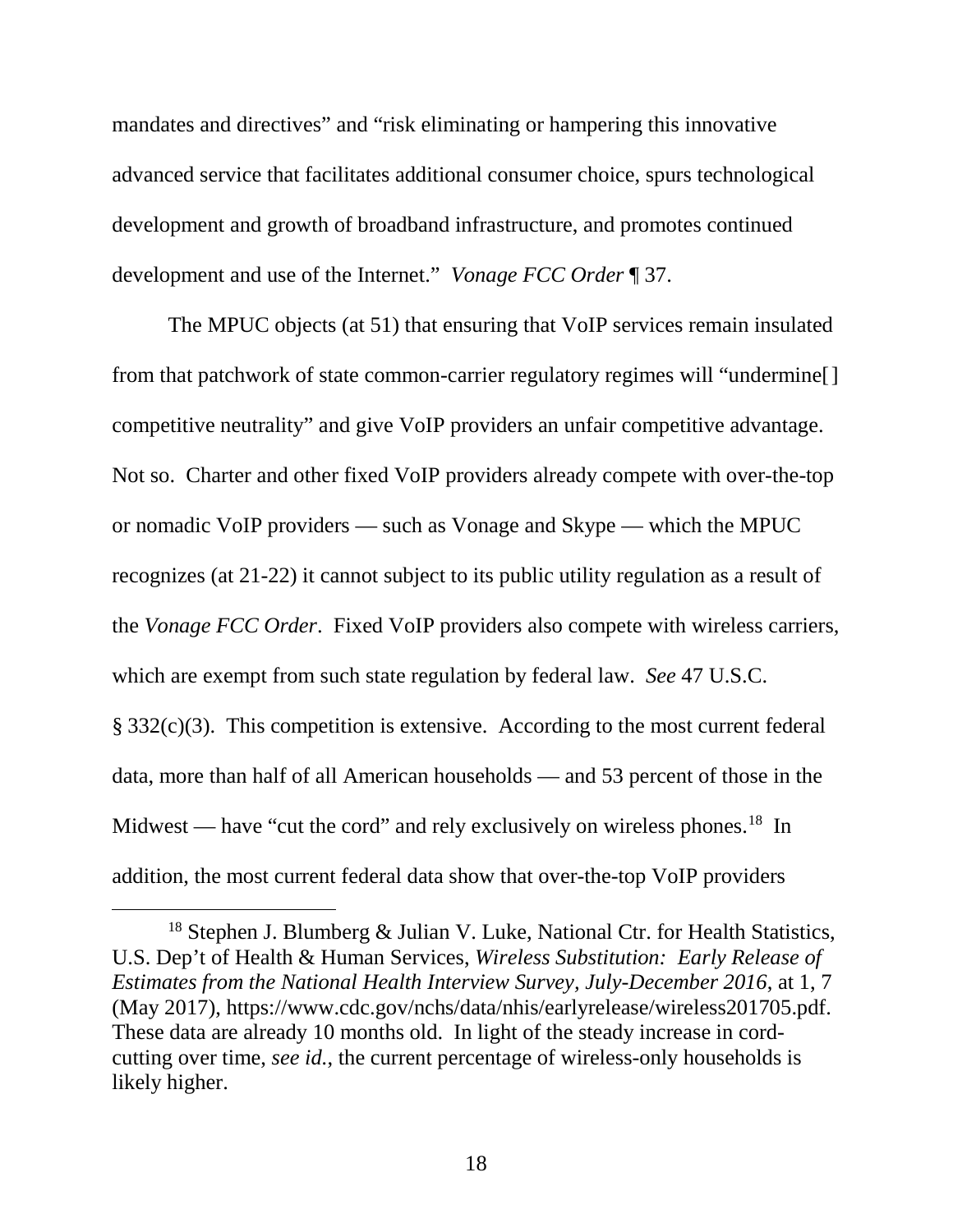doubled their number of subscribers between June 2010 and June 2016, and now have 6.6 million subscribers.<sup>[19](#page-26-0)</sup> Saddling fixed VoIP providers with a commoncarrier, public utility regime designed for a long-gone period of monopoly service would reduce competition in the rapidly evolving and highly competitive marketplace for communications services.

Finally, as the FCC confirms (at 14-16, 20-25), the MPUC and its *amici* are wrong to claim that consumers will be harmed if VoIP service is classified as an information service. *See* MPUC Br. 51-52; AARP Br. 12-15; Mid-Minnesota Legal Aid Br. 15-17. The FCC has repeatedly held that, even if classified as an information service, VoIP providers remain subject to an array of consumer protection regulations that also apply to traditional telephone service providers. These include obligations to contribute to federal and state universal service funds,<sup>[20](#page-26-1)</sup> to provide Telecommunications Relay Services to customers with hearing

<span id="page-26-0"></span> <sup>19</sup> *Compare June 2016 Voice Telephone Services Report* at 5 *with* Industry Analysis & Tech. Div., Wireline Competition Bureau, FCC, *Local Telephone Competition: Status as of June 30, 2010*, at 5 (Mar. 2011), https://apps.fcc.gov/ edocs\_public/attachmatch/DOC-305297A1.pdf. The FCC's calculation of 6.6 million over-the-top VoIP subscribers does not include subscribers to certain popular providers such as Skype. *See June 2016 Voice Telephone Services Report*  at 1 n.1.

<span id="page-26-1"></span><sup>20</sup> *See USF Order* ¶ 35; Declaratory Ruling, *Universal Service Contribution Methodology*, 25 FCC Rcd 15651, ¶ 1 (2010).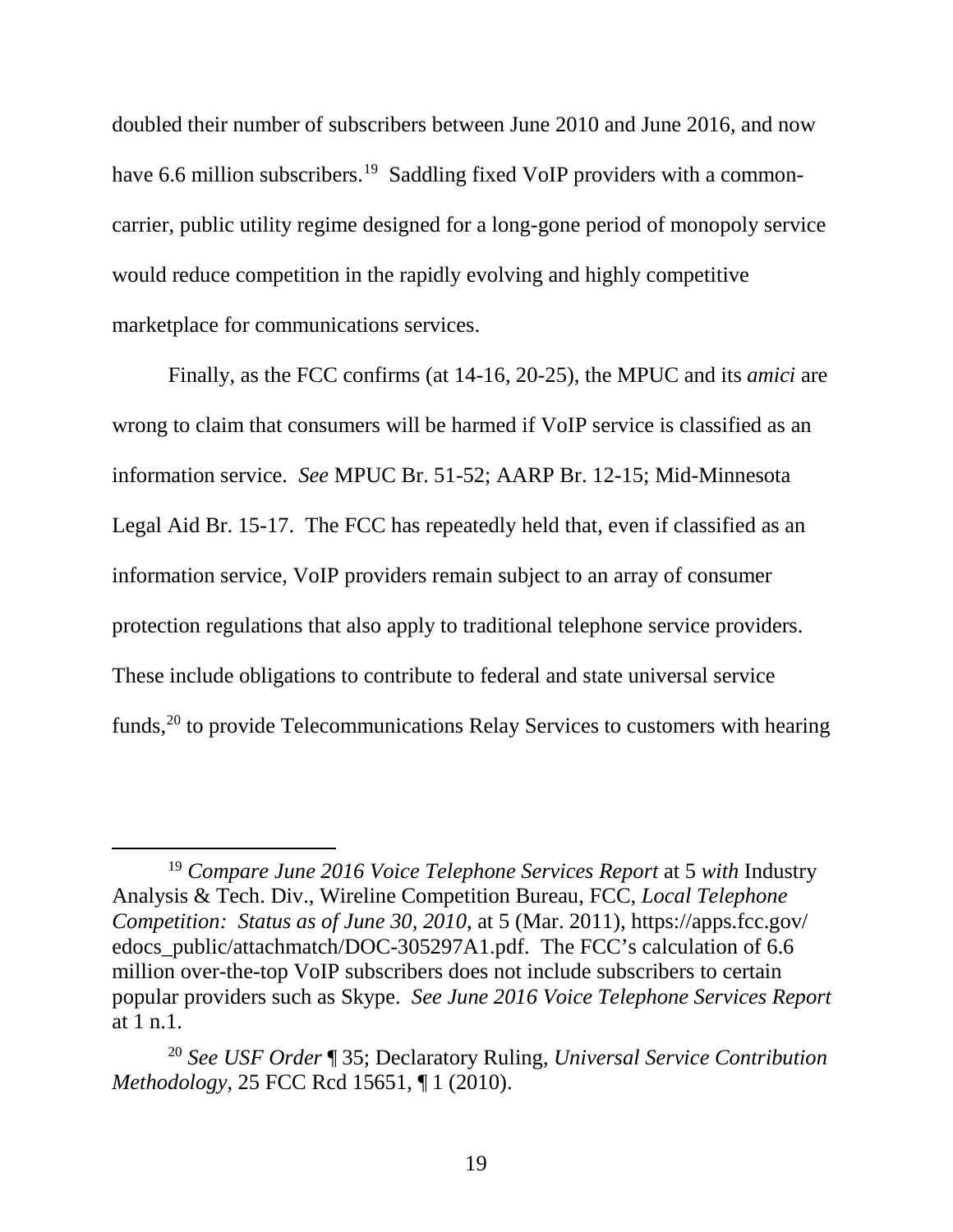or speaking disabilities,<sup>[21](#page-27-1)</sup> to enable their customers to call 911 in an emergency,<sup>[22](#page-27-2)</sup> to protect customer proprietary network information,  $2<sup>3</sup>$  to provide advance notice when discontinuing services,  $24$  to ensure that customers have backup power in case of an electrical outage,  $25$  and to allow customers to take their telephone numbers with them when switching to another provider.<sup>[26](#page-27-6)</sup> And, as the federal regulator of all VoIP providers, the FCC remains in the best position to implement uniform rules that "apply nationwide" and promote technological innovation while also expanding access to communications for all consumers. FCC Br. 26.

## **CONCLUSION**

<span id="page-27-0"></span>This Court should affirm the decision of the district court.

<span id="page-27-1"></span> 21 *See* Report and Order, *IP-Enabled Services*, 22 FCC Rcd 11275, ¶ <sup>1</sup> (2007).

<sup>22</sup> *See VoIP 911 Order* ¶ 1.

<span id="page-27-3"></span><span id="page-27-2"></span><sup>23</sup> *See* Report and Order and Further Notice of Proposed Rulemaking, *Implementation of the Telecommunications Act of 1996*: *Telecommunications Carriers' Use of Customer Proprietary Network Information and Other Customer Information*, 22 FCC Rcd 6927, ¶ 54 (2007).

<span id="page-27-4"></span><sup>24</sup> *See* Report and Order, *IP-Enabled Services*, 24 FCC Rcd 6039, ¶ 12 (2009).

<span id="page-27-5"></span><sup>25</sup> *See* Report and Order, *Ensuring Continuity of 911 Communications*, 30 FCC Rcd 8677, ¶ 29 (2015).

<span id="page-27-6"></span><sup>26</sup> *See* Report and Order, Declaratory Ruling, Order on Remand, and Notice of Proposed Rulemaking, *Telephone Number Requirements for IP-Enabled Services Providers*, 22 FCC Rcd 19531, ¶ 1 (2007).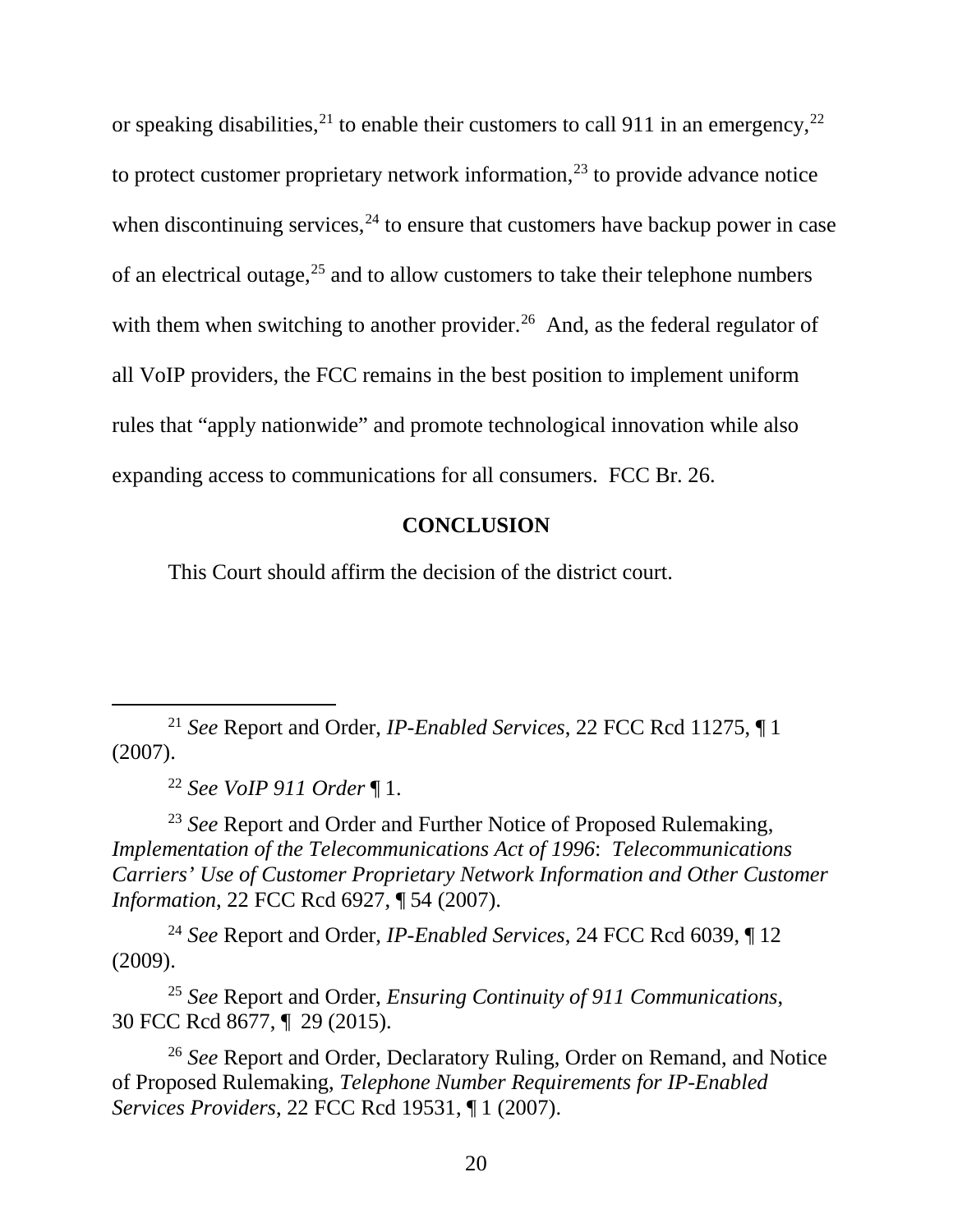Respectfully submitted,

## Jonathan Banks Diane G. Holland UNITED STATES TELECOM **ASSOCIATION** 601 New Jersey Avenue, N.W. Suite 600 Washington, D.C. 20001 (202) 326-7300

*Counsel for Amicus Curiae United States Telecom Association*

Christopher M. Heimann Gary L. Phillips David L. Lawson AT&T SERVICES, INC. 1120 20th Street, N.W., Suite 1000 Washington, D.C. 20036 (202) 457-3055

*Counsel for Amicus Curiae AT&T Inc.*

Glenn S. Richards PILLSBURY WINTHROP SHAW PITTMAN LLP 1200 17th Street, N.W. Washington, D.C. 20036 (202) 663-8000 glenn.richards@pillsburylaw.com

*Counsel for Amicus Curiae the Voice on the Net Coalition*

October 30, 2017

/s/ *Scott H. Angstreich*

Scott H. Angstreich Daniel S. Guarnera KELLOGG, HANSEN, TODD, FIGEL & FREDERICK, P.L.L.C. 1615 M Street, N.W., Suite 400 Washington, D.C. 20036 (202) 326-7900 sangstreich@kellogghansen.com dguarnera@kellogghansen.com

*Counsel for Amici Curiae United States Telecom Association, AT&T Inc., and Verizon*

William H. Johnson Curtis L. Groves **VERIZON** 1300 I Street, N.W., Suite 500E Washington, D.C. 20005 (202) 515-2400

*Counsel for Amicus Curiae Verizon*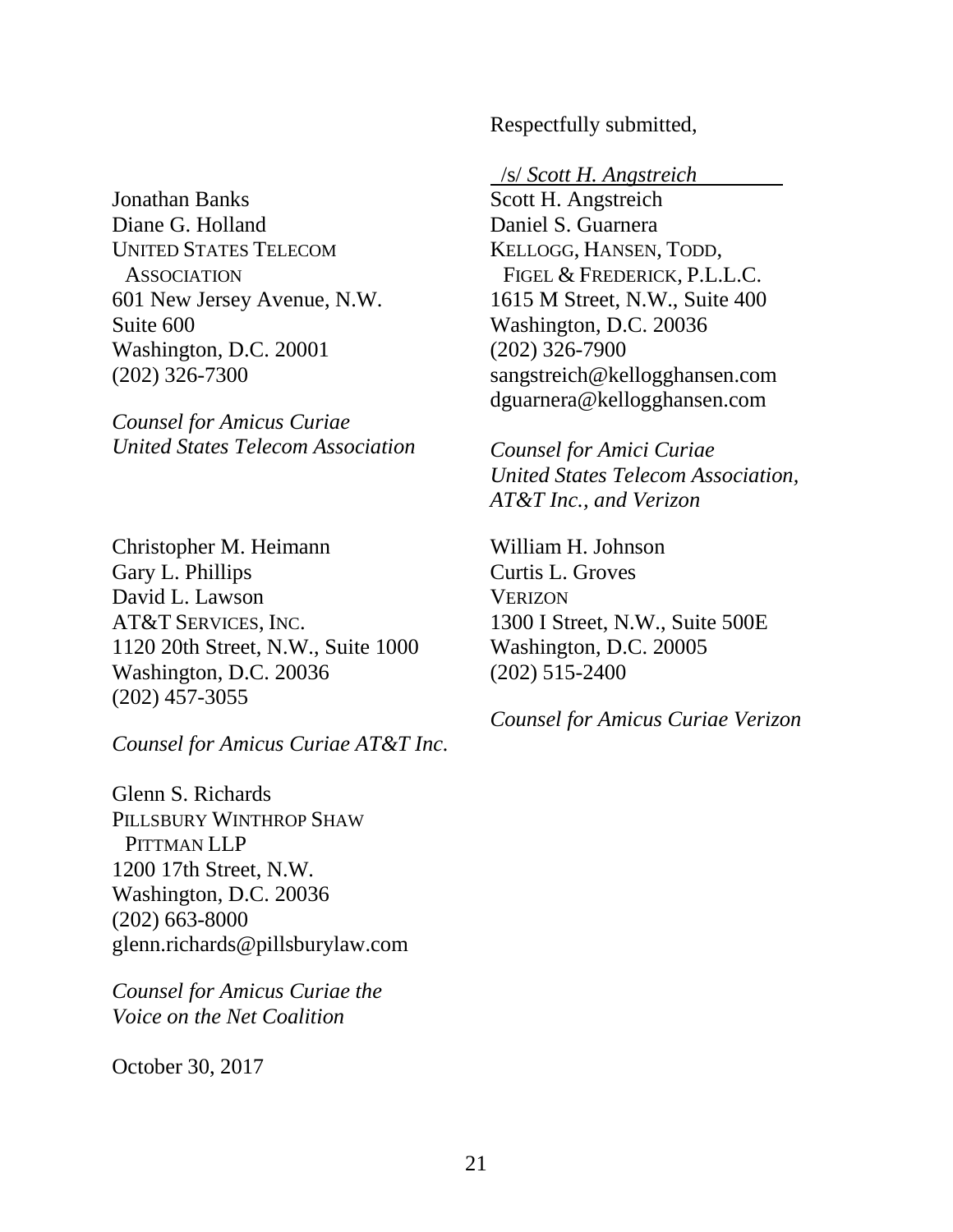### **CERTIFICATE OF COMPLIANCE**

In accordance with Federal Rule of Appellate Procedure 32(g), the undersigned certifies that this brief complies with the applicable type-volume limitations. Exclusive of the portions exempted by Federal Rule of Appellate Procedure 32(f), this brief contains 4,941 words. This certificate was prepared in reliance on the word-count function of the word-processing system (Microsoft Office Word 2013) used to prepare this brief.

The undersigned further certifies that this brief complies with the typeface and type style requirements of Federal Rule of Appellate Procedure 32(a)(5) and (a)(6) because it has been prepared in a proportionally spaced typeface using Microsoft Office Word 2013 in 14-point Times New Roman font.

In accordance with Eighth Circuit Rule 28A(h)(2), the electronic (PDF) version of the foregoing brief has been scanned for viruses and is virus-free.

> /s/ *Scott H. Angstreich* Scott H. Angstreich